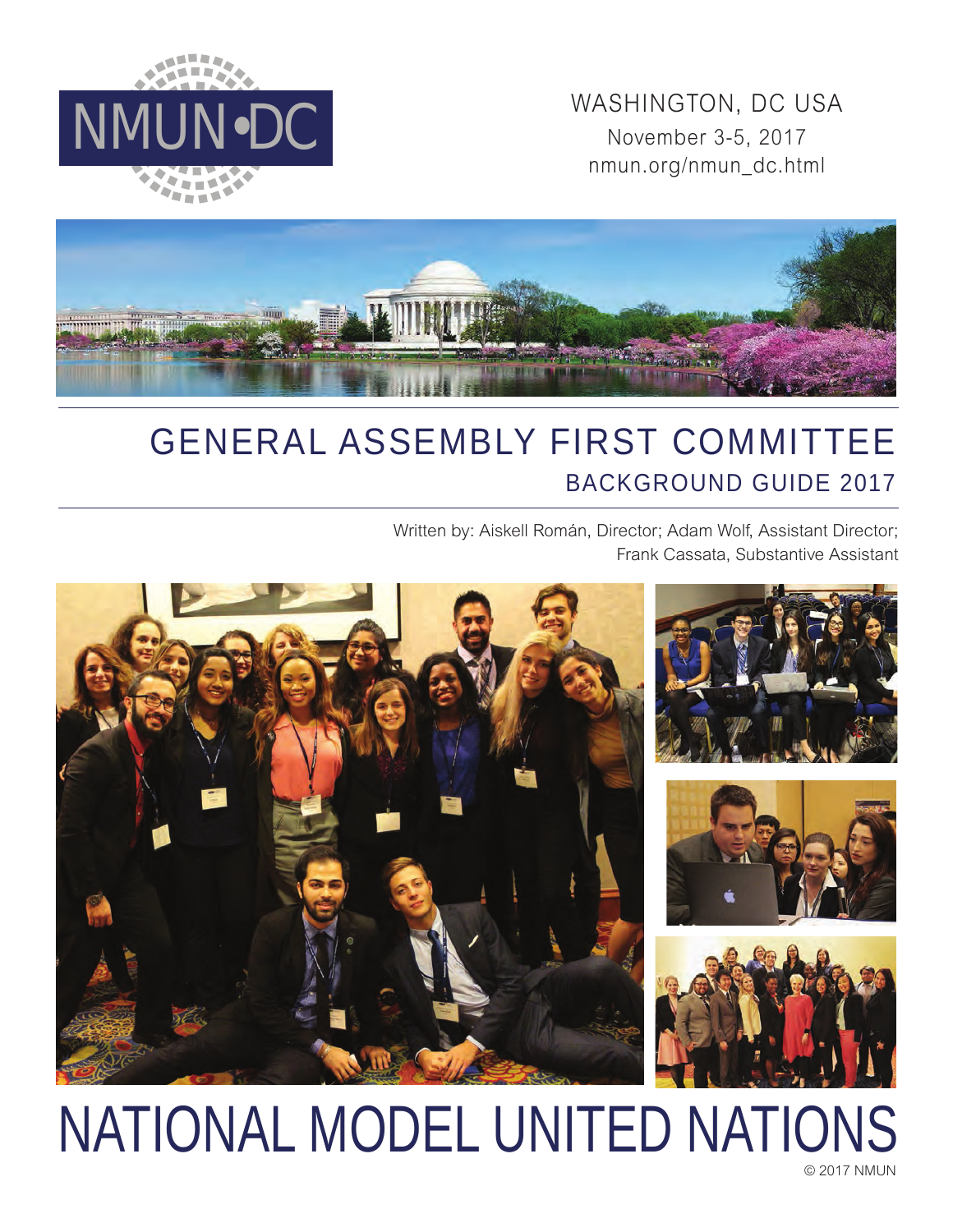

### **NATIONAL MODEL UNITED NATIONS**

THE WORLD'S LARGEST UNIVERSITY-LEVEL SIMULATION • SINCE 1927 2945 44th Avenue South • Minneapolis, MN 55406 www.nmun.org •  $info@$ nmun.org • 612.353.5649



Dear Delegates,

Welcome to the 2017 National Model United Nations Conference in Washington, DC (NMUN•DC)! We are pleased to introduce you to our committee, the General Assembly First Committee (GA1). This year's staff is: Director Aiskell Román and Assistant Director Adam Wolf. Aiskell has a B.A. in Political Science and International Affairs and currently works for Latin American Perspectives, an academic journal on Latin American politics. This will be her second year on DC staff, and she is excited to return to NMUN•DC. Adam holds a B.A. in International Studies and currently works as an Associate with the Alliance for Peacebuilding, an association of peacebuilding organizations that advocates for the effectiveness of violence reduction programs. Adam is a current DC resident and is also excited to return for his second year on staff with NMUN•DC.

The topics under discussion for GA1 are:

- 1. Cybersecurity and the Threat of Cyberwarfare
- 2. Addressing The Illicit Trafficking of Small Arms and Light Weapons

The General Assembly First committee focuses on addressing matters related to disarmament and international security. Its main objective is to maintain international peace and security by considering new perspectives, serving as an international forum for debate, and achieving global consensus and policy solutions that promote peace and prevent conflict from arising. As our world becomes more interconnected, it is essential for the General Assembly First committee to focus on how the Sustainable Development Goals can be incorporated in disarmament, peace and security discussions, in order to ensure social and economic development.

This Background Guide serves as an introduction to the topics for this committee. However, it is not intended to replace individual research. We encourage you to explore your Member State's policies in depth and use the Annotated Bibliography and Bibliography to further your knowledge on these topics. In preparation for the Conference, each delegation will submit a [Position Paper](http://nmun.org/dc_position_papers.html) by 11:59 p.m. (Eastern) on 13 October 2017 in accordance with the guidelines in the *[NMUN Position Paper Guide](http://nmun.org/downloads/NMUNPPGuide.pdf)*.

Two resources, to download from the [NMUN website,](http://nmun.org/dc_preparations.html) that serve as essential instruments in preparing for the Conference and as a reference during committee sessions are the:

- 1. *[NMUN Delegate Preparation Guide](http://nmun.org/downloads/NMUNDelegatePrepGuide.pdf)* explains each step in the delegate process, from pre-Conference research to the committee debate and resolution drafting processes. Please take note of the information on plagiarism, and the prohibition on pre-written working papers and resolutions. Delegates should not start discussion on the topics with other members of their committee until the first committee session.
- 2. *[NMUN Rules of Procedure](http://nmun.org/downloads/NMUNRules.pdf)* include the long and short form of the rules, as well as an explanatory narrative and example script of the flow of procedure.

In addition, please review the mandatory [NMUN Conduct](http://nmun.org/policies_codes.html) Expectations on the NMUN website. They include the Conference dress code and other expectations of all attendees. We want to emphasize that any instances of sexual harassment or discrimination based on race, gender, sexual orientation, national origin, religion, age, or disability will not be tolerated.

If you have any questions concerning your preparation for the committee or the Conference itself, please contact the Deputy Secretary-General, Jess Mace, at [dsg.dc@nmun.org.](mailto:dsg.dc@nmun.org)

We wish you all the best in your preparations and look forward to seeing you at the Conference!

Aiskell Román, *Director* Adam Wolf, *Assistant Director*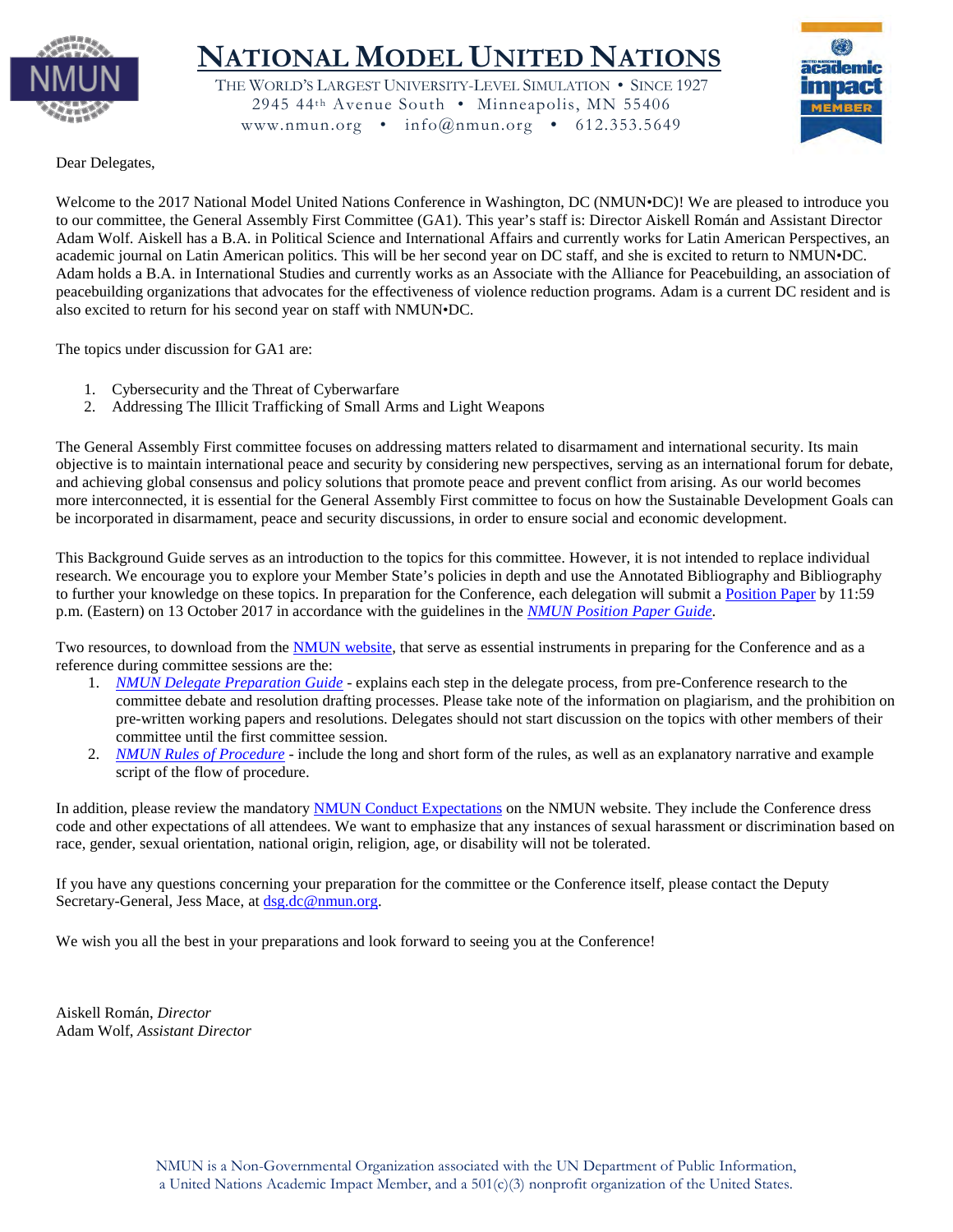

#### **Committee Overview**

*"It has been said that the United Nations was not created in order to bring us to heaven, but in order to save us from hell. I think that sums up as well as anything I have heard both the essential role of the United Nations and the attitude of mind that we should bring to its support."*<sup>1</sup>

#### *Introduction*

The United Nations (UN) General Assembly (GA) has existed since the creation of the UN and is one of the six principal organs of the UN established by the *Charter of the United Nations* (1945).<sup>2</sup> The General Assembly is divided into six Main Committees.<sup>3</sup> Each of the Main Committees has a specific focus and reports on its work to the General Assembly Plenary. 4

The **General Assembly First Committee**  (First Committee) is one of the six Main Committees of the General Assembly. A report is issued to the General Assembly Plenary for each item allocated to a Main Committee.

The First Committee considers all matters related to disarmament and international security.<sup>5</sup> Disarmament had a vital role in the very founding of the UN and has featured as one of the most prominent issues discussed on the international agenda in the last few decades.<sup>6</sup> General Assembly resolution 1378(XIV) of 20 November 1959 on "General and Complete Disarmament" was the first resolution co-sponsored by all Member States and considered the question of disarmament as the most important question facing the world at the time.<sup>7</sup> Consequently, the General Assembly established the United Nations Disarmament Commission (UNDC) in 1952 with a general mandate to discuss topics related to disarmament.<sup>8</sup> Furthermore, in 1979 the Conference on Disarmament (CD) was created as an international multilateral negotiation forum on disarmament, and in 1980, the United Nations Institute for Disarmament Research (UNIDIR) was created to undertake independent research concerning disarmament.<sup>9</sup> Several other disarmament-related entities and other organizations also report to the General Assembly through the First Committee, such as the Organization for the Prohibition of Chemical Weapons (OPCW).<sup>10</sup>

In 2001 the inaugural Conference on the Illicit Trade in Small Arms and Light Weapons (SALW) in All Its Elements was held in New York.<sup>11</sup> This conference created the Programme of Action on SALW, which reports on its Biennial Meeting of States and Review Conference (RevCon) to the General Assembly.<sup>12</sup> 13 years later, recognizing SALW's central role in pushing negotiations disarmament forward, the General Assembly adopted the *Arms Trade Treaty* in 2014 to further regulate the transnational trade of SALW. <sup>13</sup> More recently, ongoing concerns have been raised regarding protection from cyber-attacks and the future of cyber security, which have been addressed through the adoption of resolution 69/237 of 23 December 2015 on "Developments in the Field of Information and Telecommunications in the Context of International Security."14

<sup>1</sup> UN DPI, *Press Release SG/382: Address by Secretary-General Dag Hammarskjold at University of California Convocation* 

<sup>&</sup>lt;sup>2</sup> Charter of the United Nations, 1945, Art. 7.<br>
<sup>3</sup> New Zealand Ministry of Foreign Affairs and Trade, United Nations Handbook 2016-2017, 2016, p. 23.<br>
<sup>4</sup> Charter of the United Nations, 1945, Art. 98.<br>
<sup>5</sup> UN General A *Control of Atomic Energy (A/RES/6/502)*, 1952. <sup>9</sup> UN General Assembly, *Question of General Disarmament (A/RES/2602E (XXIV))*, 1969; UN General Assembly, *Final* 

*Document of the Tenth Special Session of the General Assembly (S-10/2)*, 1978.<br><sup>10</sup> Switzerland Permanent Mission to the United Nations, *The PGA Handbook: A practical guide to the United Nations General* 

*Assembly*, 2011, p. 63. <sup>11</sup> UNODA, *Reports of the Preparatory Committee for the United Nations Conference on the Illicit Trade in Small Arms and* 

*Light Weapons in All Its Aspects (A/CONF.192/1), 2001, pp. 2-5.*<br><sup>12</sup> Ibid.<br><sup>13</sup> UN General Assembly, *The Arms Trade Treaty (A/RES/69/49), 2014.*<br><sup>14</sup> UN General Assembly, *Developments in the Field of Information and Te* 

*Security (A/RES/70/237)*, 2015.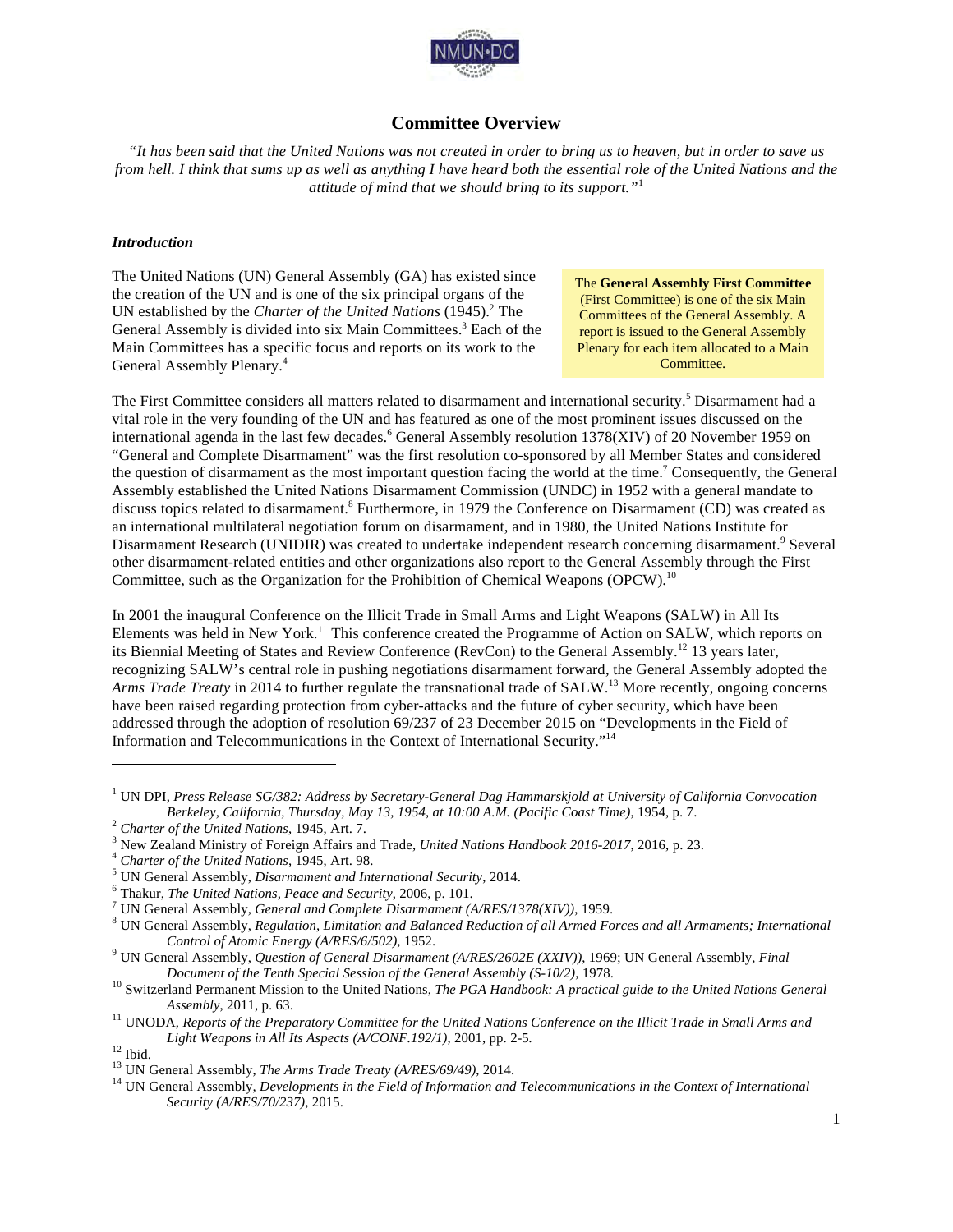

As the only main body with universal membership, the General Assembly is a unique forum for discussion within the UN system.<sup>15</sup> As such, it represents the normative center of the UN and its main role in the maintenance of international peace and security can be summarized in three principal aspects: a generator of ideas, a place of international debate, and the nucleus of new concepts and practices.<sup>16</sup>

#### *Governance, Structure, and Membership*

As outlined in the Charter, the General Assembly is comprised of all 193 UN Member States.<sup>17</sup> However, Observer status can also be granted to intergovernmental organizations such as the African Union and states without full UN membership; currently the Holy See and the State of Palestine are the only two non-Member States with permanent Observer status.<sup>18</sup> In the General Assembly, each Member State has one equal vote.<sup>19</sup> Since its 44<sup>th</sup> session in 1989, the General Assembly is considered in session the entire year.<sup>20</sup> Except for decisions on important matters, votes in the General Assembly require a simple majority, and the majority of resolutions are adopted without a vote, illustrating the consensual nature of the General Assembly.<sup>21</sup> Elaborated by the General Assembly Fifth Committee, the budget allocated to disarmament for the biennium 2016-2017 is \$24.6 million and is mainly attributed to the UN Office for Disarmament Affairs (UNODA) and UNIDIR.<sup>22</sup>

The First Committee receives substantive and organizational support from three important entities: the General Committee, UNODA, and the Department for General Assembly and Conference Management.<sup>23</sup> The General Committee's main duty, besides making recommendations on organizational issues, is to deal with the agenda of the General Assembly Plenary and its six Main Committees.<sup>24</sup> After receiving a preliminary list of agenda items from the UN Secretariat, the General Committee allocates the different items to each Main Committee.<sup>25</sup> The agenda items that correspond to one of seven clusters discussed below are allocated to the First Committee, which in turn votes upon its own agenda.26 The seven clusters addressed by the First Committee are: nuclear weapons, other WMDs, disarmament aspects in outer space, conventional weapons, regional disarmament and security, other disarmament measures and security, and the disarmament machinery. <sup>27</sup> Within the UN Secretariat, UNODA provides "objective, impartial and up-to-date" information and promotes the implementation of practical measures on nuclear disarmament and non-proliferation, disarmament in the field of conventional weapons, and the general strengthening of mechanisms and frameworks bolstering disarmament.<sup>28</sup> It further encourages norm setting at the General Assembly, CD, and UNDC.<sup>29</sup> Additionally, the Department for General Assembly and Conference Management also provides valuable technical secretariat support and acts as the intersection between the General Assembly and the Economic and Social Council.<sup>30</sup>

<sup>&</sup>lt;sup>15</sup> UN General Assembly, *Functions and Powers of the General Assembly*, 2014.<br><sup>16</sup> Thakur, *The United Nations*, *Peace and Security*, 2006, pp. 91, 162.<br><sup>17</sup> Charter of the United Nations, 1945, Art. 9.<br><sup>18</sup> UN DPI, *A* Assembly, 2011, p. 14.<br>
<sup>21</sup> Ibid.<br>
<sup>22</sup> UN General Assembly, *Proposed Programme Budget for the biennium 2016-2017 (A/70/6 (Sect. 4))*, 2015, p. 3.<br>
<sup>23</sup> Ibid.<br>
<sup>24</sup> Ibid.<br>
<sup>25</sup> Ibid, p. 36<br>
<sup>25</sup> Ibid, p. 36<br>
<sup>26</sup> Ibid.<br>

*Assembly*, 2011, p. 63.<br><sup>28</sup> UNODA, *About Us*, 2014.<br><sup>29</sup> Ibid. 30 UN DGACM, *Functions of the Department*, 2014.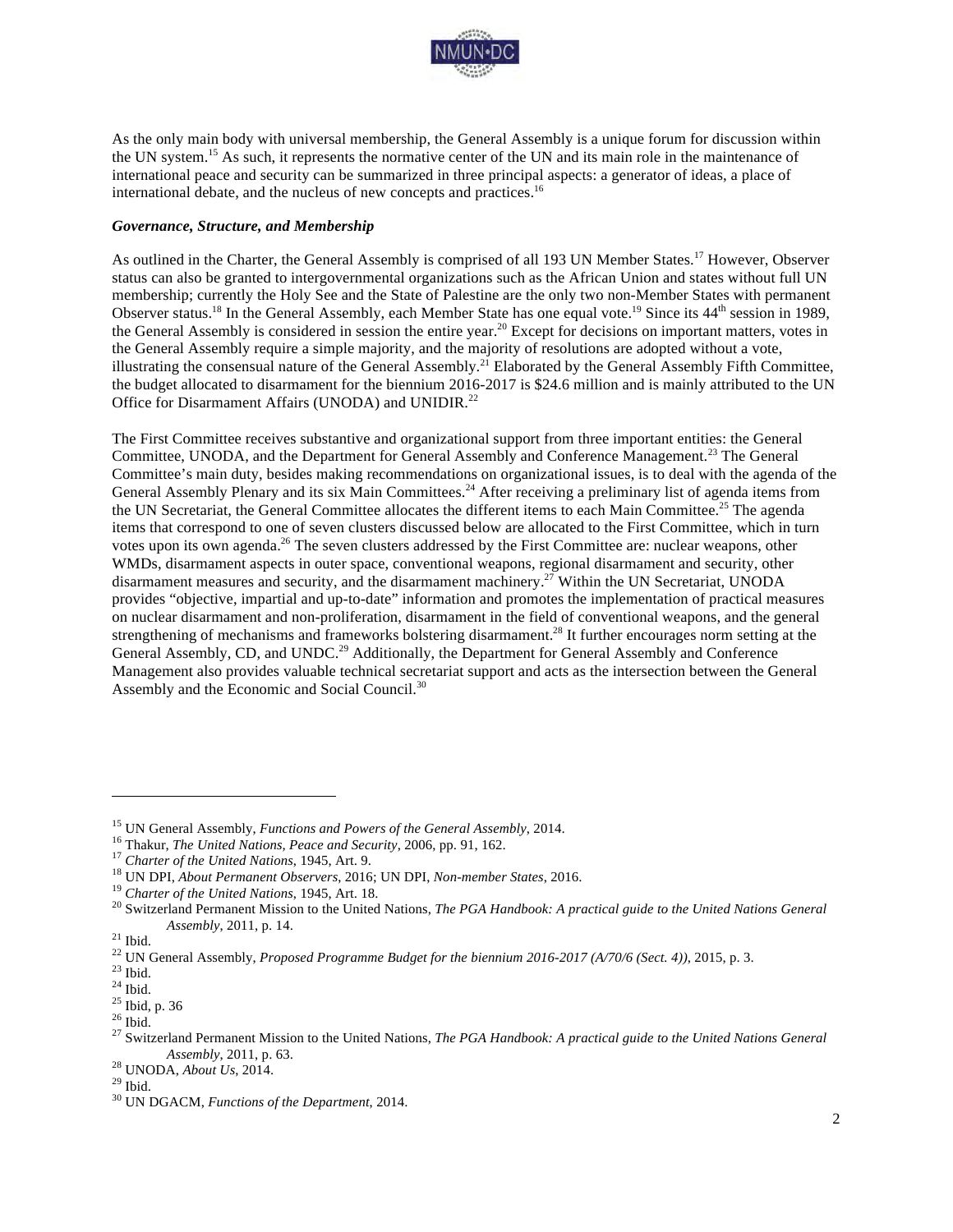

#### *Mandate, Functions, and Powers*

The mandate of the General Assembly is set in Chapter IV of the *Charter of the United Nations*; Article 11 requires the General Assembly to address questions of international peace and security and in particular disarmament.<sup>31</sup> The mandate of the General Assembly allows it to be a conduit for ideas that can become the driver of new policies and shared norms through discussion and debate.<sup>32</sup> This can be regarded as one of the main differences with the Security Council.33 The Security Council is more concerned with concrete threats to security such as ongoing conflicts, whereas the General Assembly aims to create peace by forming habits of cooperation.<sup>34</sup> In other words, while the Security Council can authorize the use of force in the fight against terrorism and freeze assets to prevent illicit arms trade, the First Committee works towards the development of international conventions to prevent terrorists from acquiring nuclear weapons and other weapons of mass destruction (WMDs).<sup>35</sup> It is important to note, however, that the General Assembly considers matters of international security only when the issue is not under the consideration of the Security Council. 36

The General Assembly and its six Main Committees are the center of the UN System and represent its main deliberative, policymaking, and representative organs.<sup>37</sup> The General Assembly is tasked with initiating studies and making recommendations to promote international cooperation in the political field; encouraging the development of international law; promoting the implementation of cultural, social, and human rights; and promoting fundamental freedoms free from discrimination.<sup>38</sup> The body "receives and considers reports" issued by "the other principal organs established under the *Charter of the United Nations* as well as reports issued by its own subsidiary bodies."<sup>39</sup> Once the recommendations are sent to the Plenary Committee, the Plenary then votes on whether to adopt the resolutions as presented.40 Although decisions reached by the General Assembly are non-binding, they are often adopted as customary international law and serve as a good indicator of key international policy norms.<sup>41</sup> Additionally, the General Assembly can request the Secretary-General (SG) or other UN organs to issue a report to one of the Main Committees on a specified question such as the implementation of recommendations made by the General Assembly. 42

The First Committee is capable of introducing resolutions that initiate new negotiations on arms control and disarmament that, in turn, can lead to the creation and funding of agencies or meetings as well as ad hoc committees or working groups that consider a particular question with the purpose of reporting to the General Assembly. <sup>43</sup> The General Assembly Plenary must also adopt resolutions adopted in the First Committee before they take effect.<sup>44</sup> It is additionally important to remember that even when adopted by the Plenary, General Assembly resolutions are not legally binding.<sup>45</sup> Nonetheless, the consensus reached in the First Committee often leads to more concrete initiatives at the UN.46

<sup>&</sup>lt;sup>31</sup> Charter of the United Nations, 1945, Art. 11.<br><sup>32</sup> Thakur, *The United Nations, Peace and Security*, 2006, p. 10.<br><sup>33</sup> Ibid.<br><sup>35</sup> Weis, *The United Nations and Changing World Politics*, 2004, p. 95.<br><sup>36</sup> Switzerland

Assembly, 2011, p. 13.<br><sup>37</sup> UN General Assembly, *Functions and Powers of the General Assembly*, 2014.<br><sup>38</sup> Charter of the United Nations, 1945, Art. 12; UN General Assembly, *Functions and Powers of the General Assembly*,

<sup>&</sup>lt;sup>39</sup> Ibid.<br><sup>40</sup> UN General Assembly, *About the General Assembly*, 2016.<br><sup>41</sup> UN General Assembly, *About the General Assembly*, 2016; Switzerland Permanent Mission to the United Nations, *The PGA Handbook: A practical guide to the United Nations General Assembly, 2011, p. 13.*<br><sup>42</sup> Ibid, pp. 36, 47.<br><sup>43</sup> Weis, *The United Nations and Changing World Politics, 2004, p. 161.<br><sup>44</sup> UN General Assembly, <i>About the Gener*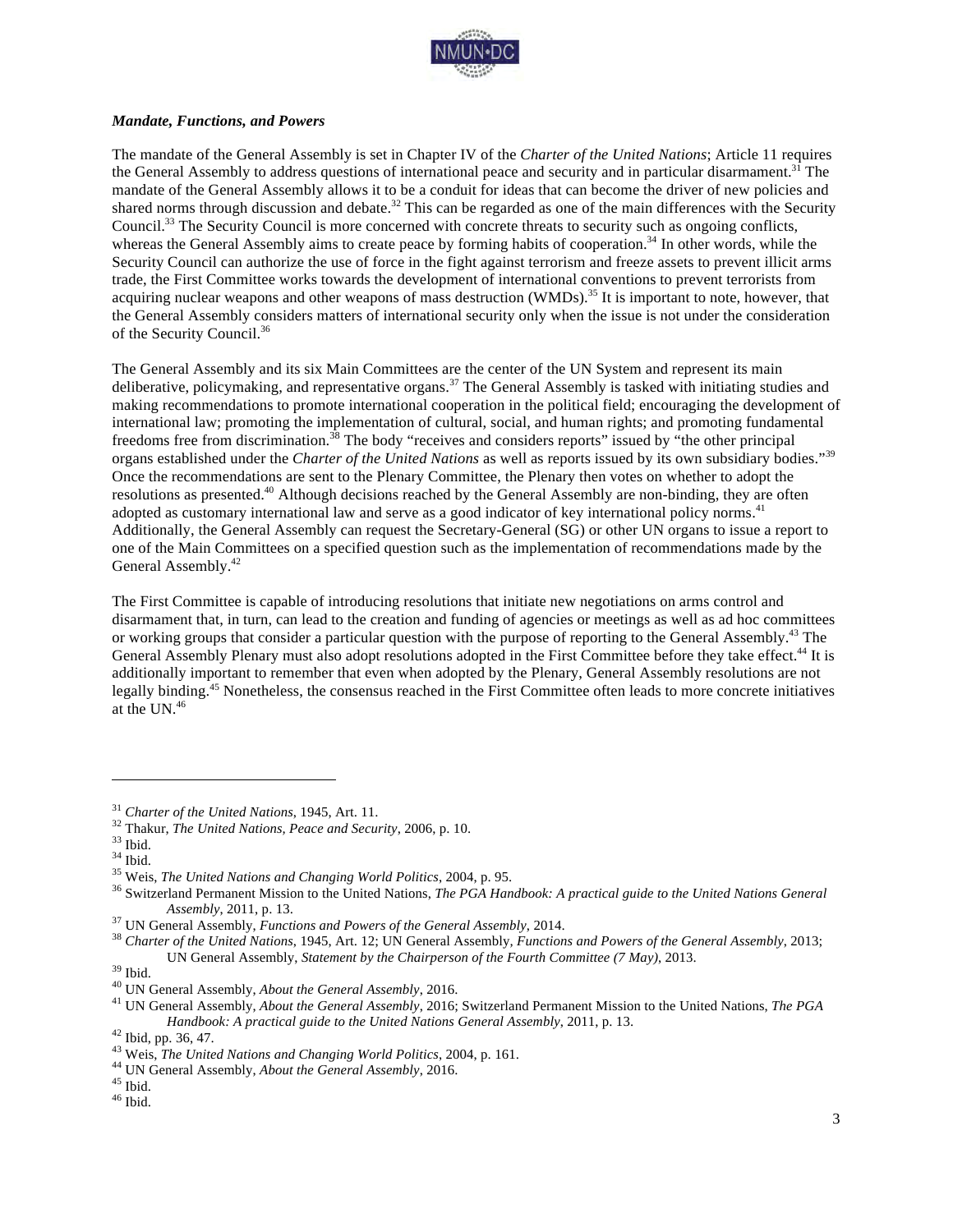

The First Committee also works in close cooperation with the UNDC and the CD.<sup>47</sup> The CD has a crucial role in addressing issues of disarmament and has been central to negotiations of international agreements such as the *Treaty on the Non-Proliferation of Nuclear Weapons* (1968) . <sup>48</sup> Unlike the CD, the UNDC is a subsidiary organ of the First Committee and is composed of all 193 Member States.<sup>49</sup> Essentially making recommendations to the General Assembly, it has been important in the formulation of principles and guidelines that have subsequently been endorsed by the committee in its own reports.<sup>50</sup> Both bodies report either annually or more frequently to the First Committee.<sup>51</sup> Additionally, as a crucial partner with the UN system, civil society organizations have an important relationship with the General Assembly and are often invited to speak at the General Assembly.<sup>52</sup>

#### *Recent Sessions and Current Priorities*

During the most recently completed 71<sup>st</sup> session, the First Committee approved a total of 69 resolutions to be sent to the General Assembly Plenary.<sup>53</sup> These resolutions covered a wide array of themes falling under the seven clusters, with a majority focused on disarmament of conventional weapons.<sup>54</sup> General Assembly resolution 71/44 on "Transparency in Armaments" of 5 December 2016 reaffirmed the UNs' determination to ensure effective operation of the United Nations Register of Conventional Arms.<sup>55</sup> Additionally, the adoption of resolution 71/36 on "Preventing and Combating Illicit Brokering Activities" of 5 December 2016 called upon Member States to increase their commitment to international law regarding the prevention of illicit brokering of conventional weapons.56

In recent years, an emphasis has been placed on the role of information security in the context of greater levels of inter-connectedness among Member States.<sup>57</sup> In 2011, the General Assembly requested the establishment of a Group of Governmental Experts (GGE) to study the existence of threats to Member States with respect to information security and report its findings at its 68<sup>th</sup> session.<sup>58</sup> The most recent report of the GGE was issued on 19 July 2016 and included a series of self-reported progress status reports from Member States.<sup>59</sup> Of the states which submitted reports, the majority had included adequate progress and recognition of the urgency to increase protection against cyber attacks.<sup>60</sup> Additionally, the SG submits an annual report to the General Assembly on the views of Member States with respect to information security.<sup>61</sup> General Assembly resolution 70/237 of 23 December 2015 requested the SG to form a new GGE that would report to the General Assembly in 2017, and this new GGE had its first meeting in August 2016.<sup>62</sup> The fourth and final meeting of the fifth GGE is to be held in Geneva, Switzerland from 19-23 June 2017, at which time the objective of the body will be to produce a consensus-based final outcome document on the negotiations and work of the body.<sup>63</sup> During the  $71<sup>st</sup>$  session of the General Assembly, resolution 71/28 on "Developments in the Field of Information and Telecommunications in the Context of International Security" addressed the vital role of information technology in the context of international security and disarmament

<sup>&</sup>lt;sup>47</sup> UN General Assembly, *Disarmament and International Security*, 2014.<br><sup>48</sup> UNOG, *An Introduction to the Conference*, 2014.<br><sup>49</sup> UNODA, *United Nations Disarmament Commission*, 2014.<br><sup>50</sup> Ibid.<br><sup>51</sup> UN General Assembl

*Assembly*, 2011, p. 31. <sup>53</sup> UN DPI, *First Committee Sends 69 Texts to General Assembly, Concluding Session by Approving Drafts on Chemical*  Weapons, Improvised Explosive Devices, 2016.<br><sup>54</sup> Ibid.<br><sup>55</sup> UN General Assembly, *Transparency in Armaments (A/RES/71/44)*, 2016.<br><sup>56</sup> UN General Assembly, *Preventing and Combating Illicit Brokering Activities (A/RES/71/* 

*Conventional Weapons Treaties*, 2016. <sup>58</sup> UN General Assembly, *Developments in the Field of Information and Telecommunications in the Context of International* 

*Security (A/RES/66/24)*, 2011. <sup>59</sup> UN General Assembly, *Developments in the Field of Information and Telecommunications in the Context of International* 

Security: Report of the Secretary-General, 2016.<br><sup>60</sup> Ibid.<br><sup>61</sup> UNODA, GGE Information Security, 2015.<br><sup>62</sup> UNODA, Developments in the Field of Information and Telecommunications in the Context of International Security,

*Telecommunications in the Context of International Security: Third Session*, 2017.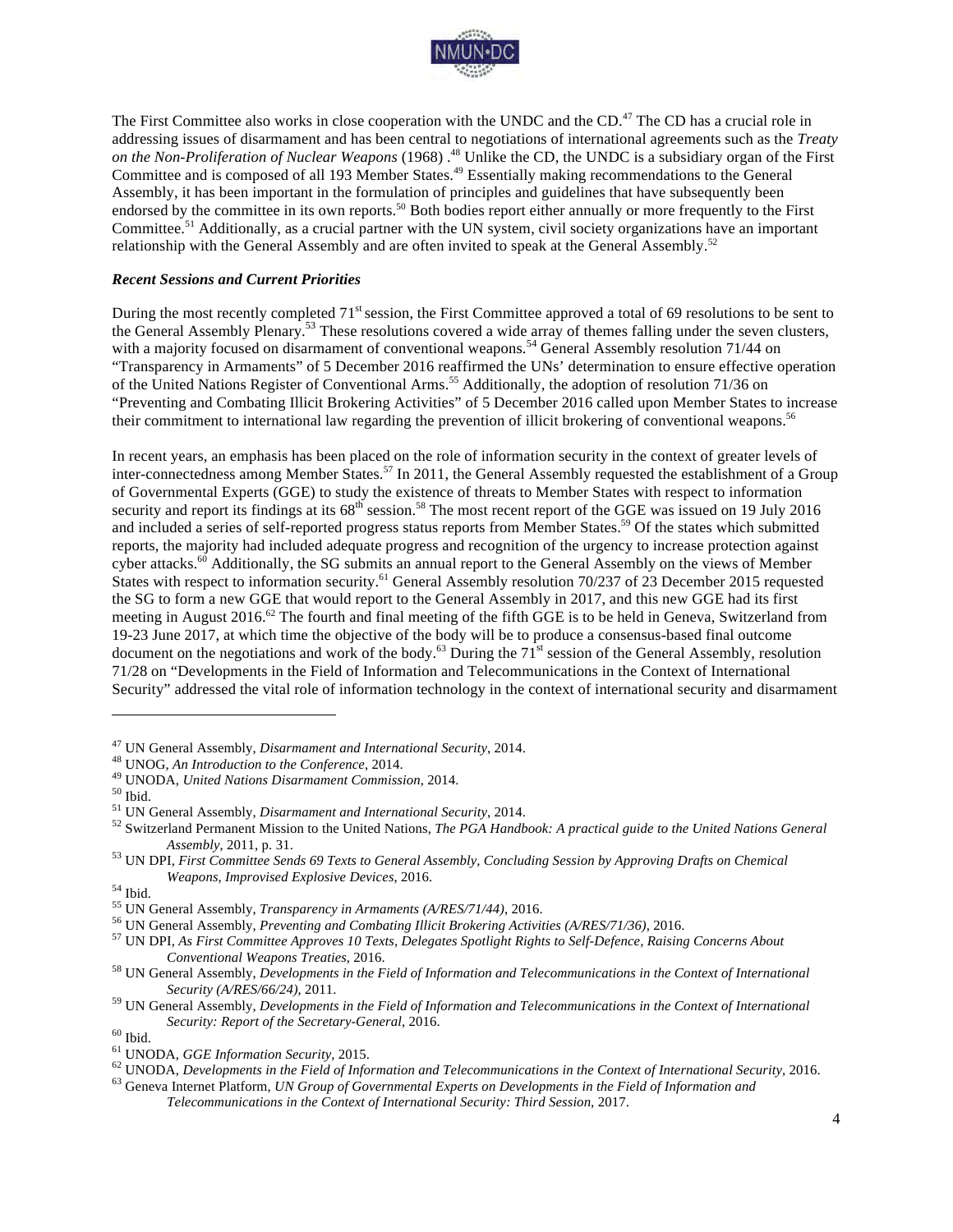

through calling on Member States to review the assessments made in the report of the GGE, addressing the challenges of cybersecurity.<sup>64</sup> The most recent report of the SG in 2016 had shown an increase in the number of reporting states from the previous cycle.<sup>65</sup>

Additionally, issues surrounding human security as it relates to sustainable development have become a key component of the post-2015 development agenda.<sup>66</sup> In September 2015, the General Assembly adopted the Sustainable Development Goals (SDGs) as a follow-up to the expiring Millennium Development Goals (MDGs).<sup>67</sup> While the SDGs focus largely on sustainable development indicators, the role of security is highlighted particularly in SDG 11, "make cities and human settlements inclusive, safe, resilient and sustainable," and SDG 16, "promote peaceful and inclusive societies for sustainable development, provide access to justice for all and build effective, accountable and inclusive institutions at all levels."<sup>68</sup> As such, while many of the SDGs do not specifically reference matters within the First Committee's purview, the maintenance of international security is a foundational issue as conflict negatively impacts human and economic development.<sup>69</sup>

Finally, the continuous emergence of armed conflicts imposes a great threat on all individuals' safety, especially marginalized groups, such as women, children, and people with disabilities.<sup>70</sup> A major challenge currently facing the UN is the gap between gender sensitivity and disarmament, and this should be a priority in future debates.<sup>71</sup> The First Committee can encourage Member States to take action, including addressing violence against women through policy reform, as well as reiterating gender diversity during discussions.<sup>72</sup> The continued protection of marginalized groups aligns with SDGs five and 13 taking strides to increase equality between gender as well as reduce inequalities across society to provide a more sustainable and safe future for all.<sup>73</sup>

#### *Conclusion*

Disarmament has been an important issue for the UN and the achievement of international peace since its founding.<sup>74</sup> As new threats arise and complicate the question of disarmament, addressing disarmament has become even more important.<sup>75</sup> Efforts such as those made in the field of nuclear disarmament or non-proliferation are a testimony of the General Assembly's dedication towards a nuclear weapons free world.76 As a place where new ideas are shaped, the General Assembly has the ability to introduce standards and norms to promote disarmament and eventually a more peaceful world.<sup>77</sup> It is, therefore, the responsibility of the First Committee to achieve new advancements towards the pursuit of international peace and security while continually seeking consensus in collaboration with the international community.<sup>78</sup>

#### **Annotated Bibliography**

New Zealand, Ministry of Foreign Affairs and Trade. (2016). *United Nations Handbook 2016 - 2017.* Retrieved 20 May 2017 from: https://mfat.govt.nz/assets/\_securedfiles/Handbooks/United\_Nations\_Handbook-2016-2017.pdf

- Security: Report of the Secretary General (A/71/72), 2016.<br><sup>66</sup> UN General Assembly, *Transforming Our World: The 2030 Agenda for Sustainable Development (A/RES/70/1)*, 2015.<br><sup>67</sup> UNDP, *Sustainable Development Goals*, 201
- 

<sup>64</sup> UN General Assembly, *Developments in the Field of Information and Telecommunications in the Context of International Security (A/RES/71/28)*, 2016.<br><sup>65</sup> UN General Assembly, *Developments in the Field of Information and Telecommunications in the Context of International*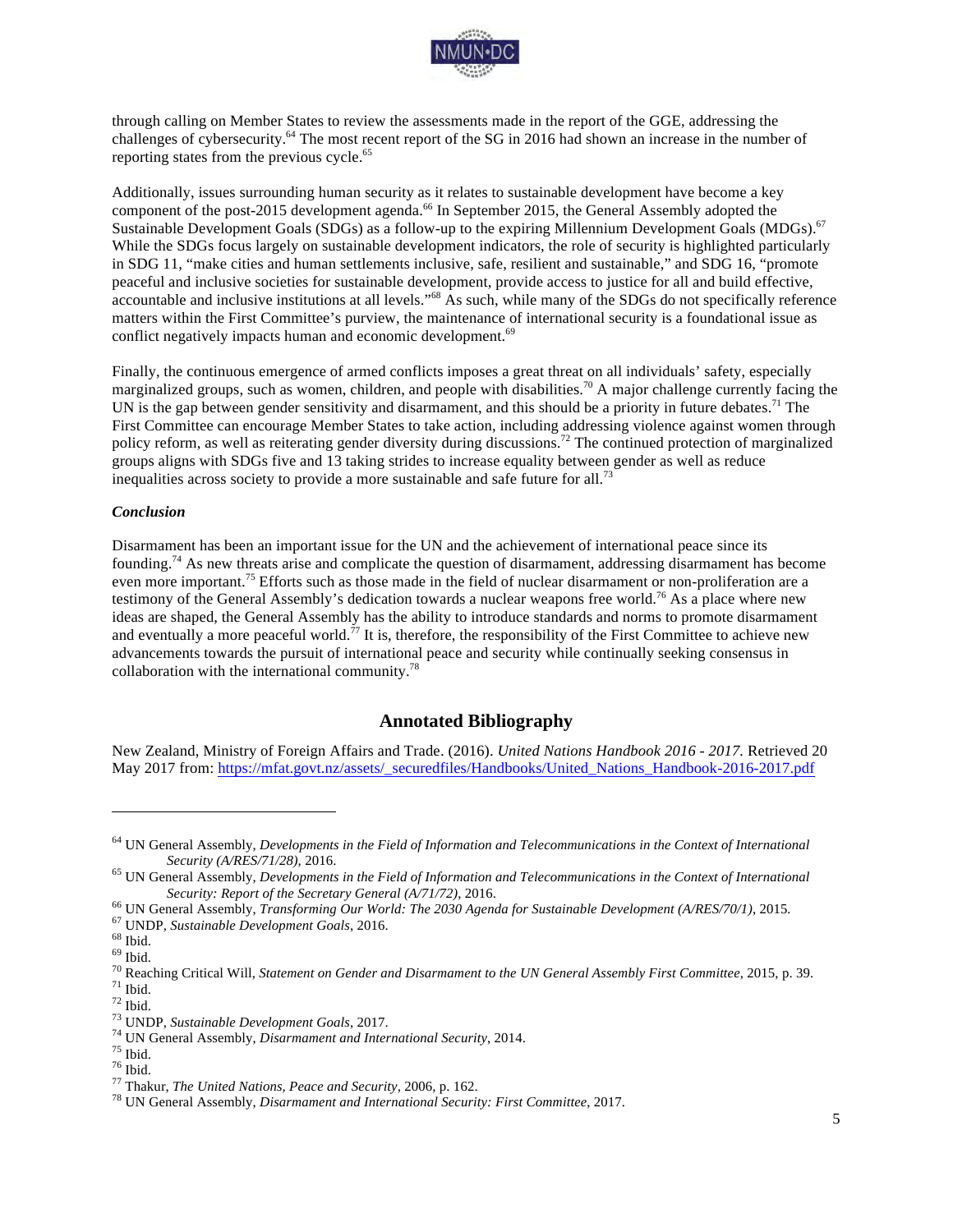

*This handbook, published by the Ministry of Foreign Affairs and Trade of New Zealand, is an attempt to contribute to the strengthening of information available to the international community on the UN system. It provides extensive information on the structure and membership as well the purpose of UN organs. As such, it represents the perfect introduction to the UN system as a whole for individuals less familiar with its complexity. Therefore, delegates should consider this a mustread during preparation for the conference.*

Switzerland Permanent Mission to the United Nations. (2011). *The PGA Handbook: A practical guide to the United Nations General Assembly.* Retrieved 20 May 2017 from:

http://www.unitar.org/ny/sites/unitar.org.ny/files/UN\_PGA\_Handbook.pdf

*This publication undertaken by the Permanent Mission of Switzerland to the UN is another contribution by a Member State of introductory information about the UN system. The General Assembly is a central focus of this handbook. A detailed description of its organization, structure, rules, and working methods can be found. Further providing information specific to all six Main Committees, this handbook offers a unique source of information to delegates to understand the work of the General Assembly and its place within the UN system.*

Thakur, R. (2006). *The United Nations, Peace and Security.* Cambridge: Cambridge University Press. *Ramesh Thakur, a renowned commentator on the UN, examines the UN from a contemporary perspective and looks at it from new angles such as human security. The author's focus is on questions related to international peace and security. By doing so, he critically analyzes the use of force by the UN with the intention of making it more effective in the light of today's threats and with a particular focus on security and how it has evolved over the years and the role of the UN system including the General Assembly. His book is a valuable guide to the UN and will be of useful reading to delegates and offers an interesting perspective on international peace.*

United Nations, General Assembly, Seventy-First Session. (2016). *Developments in the Field of Information and Telecommunications in the Context of International Security: Report of the Secretary General (A/71/172)* [Report]. Retrieved 18 April 2017 from: http://undocs.org/A/71/172

*The most recent Report of the Secretary-General provides a comprehensive series of reports from the Office of the Secretary-General as well as a multitude of Member States regarding their status in advancements towards increased security in the field of information and telecommunications. The general report of the SG provides a basic overview of the direction the field is headed in, while the Member State reports provide a more localized approach where regional blocs can be understood and the challenges which are still present in advancing international security. This source is useful to delegates looking to create a baseline of the changes being made in the field of international security as well as provides the most recent reports issued, with the potential for a 2017 report to be issued in the later months of this year.* 

United Nations Office at Geneva. (2014). *An Introduction to the Conference* [Website]. Retrieved 20 May 2017 from:

http://www.unog.ch/80256EE600585943/%28httpPages%29/BF18ABFEFE5D344DC1256F3100311CE9?OpenDoc ument

*This source provides an excellent introduction to the formation of the Conference on Disarmament (CD), through utilizing a semi-chronological ordering the website provides information from the creation through the multitude of changes that have occurred over time to meet the demands of a changing global climate with membership and mandate expansion and reduction. Expanding on the changes and policies implemented by the Conference, the website provides a series of embedded links to other pertinent matters such as rules of procedure and work of non-Member States to the Conference as well as Members. Delegates seeking to gain a basic understanding of the CD should refer to this source to form a basic level of comprehension where independent research can expand based on Member State and topicality.*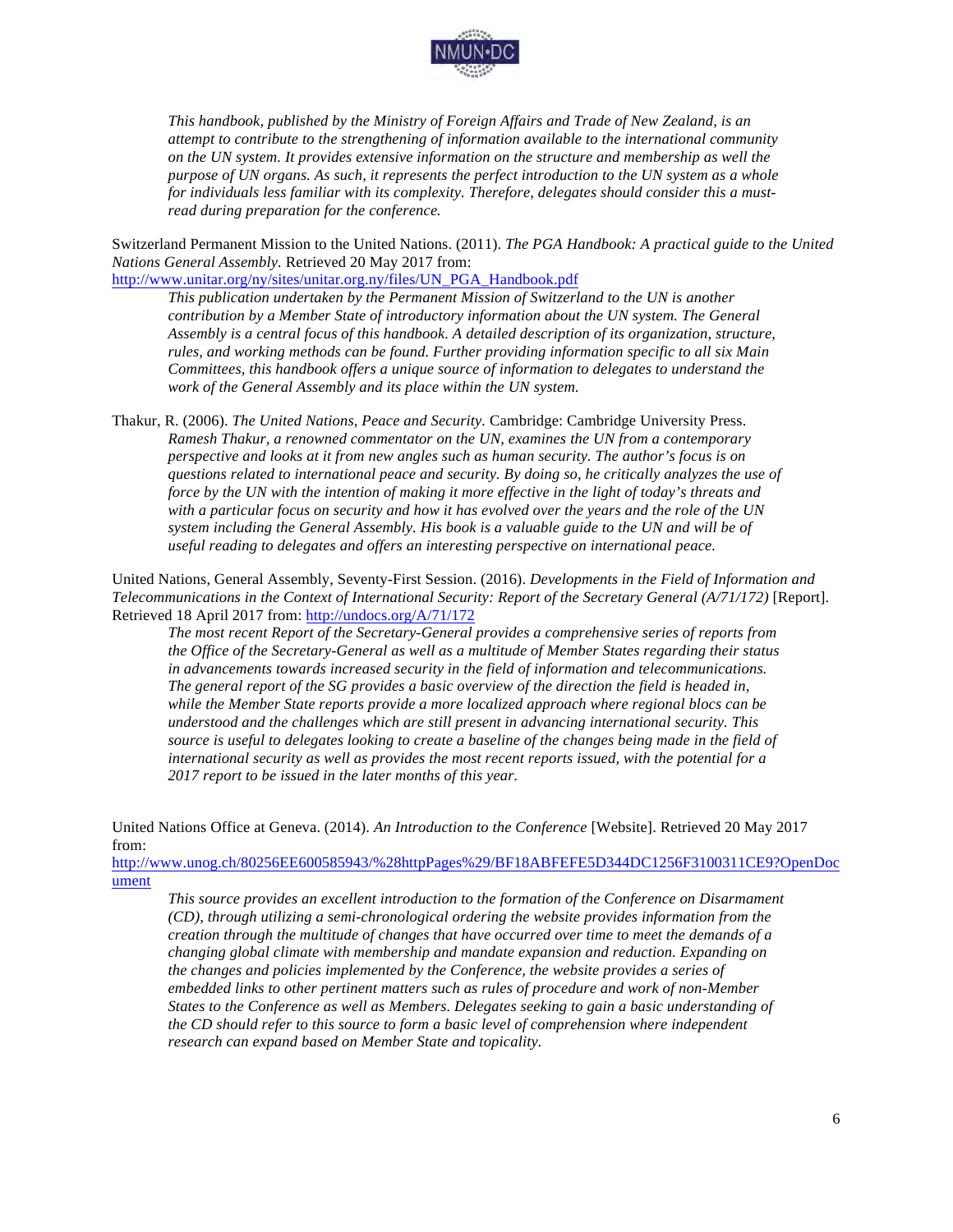

#### **Bibliography**

*Charter of the United Nations.* (1945). Retrieved 20 May 2017 from: http://www.un.org/en/documents/charter/index.shtml

Geneva Internet Platform. (2017). *UN Group of Governmental Experts on Developments in the Field of Information and Telecommunications in the Context of International Security: Third Session* [Website]. Retrieved 29 June 2017 from: https://www.giplatform.org/events/un-group-governmental-experts-developments-field-information-andtelecommunications-context-0

New Zealand Ministry of Foreign Affairs and Trade. (2016). *United Nations Handbook 2016 - 2017.* Retrieved 20 May 2017 from: https://mfat.govt.nz/assets/\_securedfiles/Handbooks/United\_Nations\_Handbook-2016-2017.pdf

Reaching Critical Will. (2015). *Statement on Gender and Disarmament to the UN General Assembly First Committee* [Website]. Retrieved 20 May 2017 from: http://www.reachingcriticalwill.org/resources/statements/10407-statement-on-gender-and-disarmament-to-the-ungeneral-assembly-first-committee

Switzerland Permanent Mission to the United Nations. (2011). *The PGA Handbook: A practical guide to the United Nations General Assembly.* Retrieved 20 May 2017 from: http://www.unitar.org/ny/sites/unitar.org.ny/files/UN\_PGA\_Handbook.pdf

Thakur, R. (2006). *The United Nations, Peace and Security.* Cambridge: University Press.

United Nations, Conference on Disarmament. (2016). *Report of the Conference on Disarmament to the General Assembly of the United Nations.* Retrieved 19 May 2017 from: http://undocs.org/CD/2080

United Nations, Department for General Assembly and Conference Management. (2014). *Functions of the Department* [Website]. Retrieved 20 May 2017 from: http://www.un.org/Depts/DGACM/functions.shtml

United Nations, Department of Public Information. (1954). *Press Release SG/382: Address by Secretary-General Dag Hammarskjold at University of California Convocation Berkley California Thursday May 13, 1954 at 10:00 A.M. (Pacific Coast Time)*. Retrieved 19 May 2017 from: http://ask.un.org/loader.php?fid=481&type=1&key=2e793a4d1e2f8c6ac35d5860974cf93c

United Nations, Department of Public Information. (2016). *About Permanent Observers* [Website]. Retrieved 20 May 2017 from: http://www.un.org/en/sections/member-states/about-permanent-observers/index.html

United Nations, Department of Public Information. (2016). *As First Committee Approves 10 Texts, Delegates Spotlight Rights to Self-defence, Raising Concerns About Conventional Weapons Treaties* [Meeting Coverage]. Retrieved 19 May 2017 from: https://www.un.org/press/en/2016/gadis3565.doc.htm

United Nations, Department of Public Information. (2016). *First Committee Sends 69 Texts to General Assembly, Concluding Session by Approving Drafts on Chemical Weapons, Improvised Explosive Devices* [Meeting Coverage]. Retrieved 19 May 2017 from: https://www.un.org/press/en/2016/gadis3567.doc.htm

United Nations, Department of Public Information. (2016). *Non-member States* [Website]. Retrieved 20 May 2017 from: http://www.un.org/en/sections/member-states/non-member-states/index.html

United Nations Development Programme. (2016). *Sustainable Development Goals* [Website]. Retrieved 20 May 2017 from: http://www.undp.org/content/undp/en/home/sustainable-development-goals.html

United Nations, General Assembly, Sixth session. (1952). *Regulation, Limitation and Balanced Reduction of all Armed Forces and all Armaments; International Control of Atomic Energy (A/RES/6/502).* Retrieved 28 June 2017 from: http://www.un.org/documents/ga/res/6/ares6.htm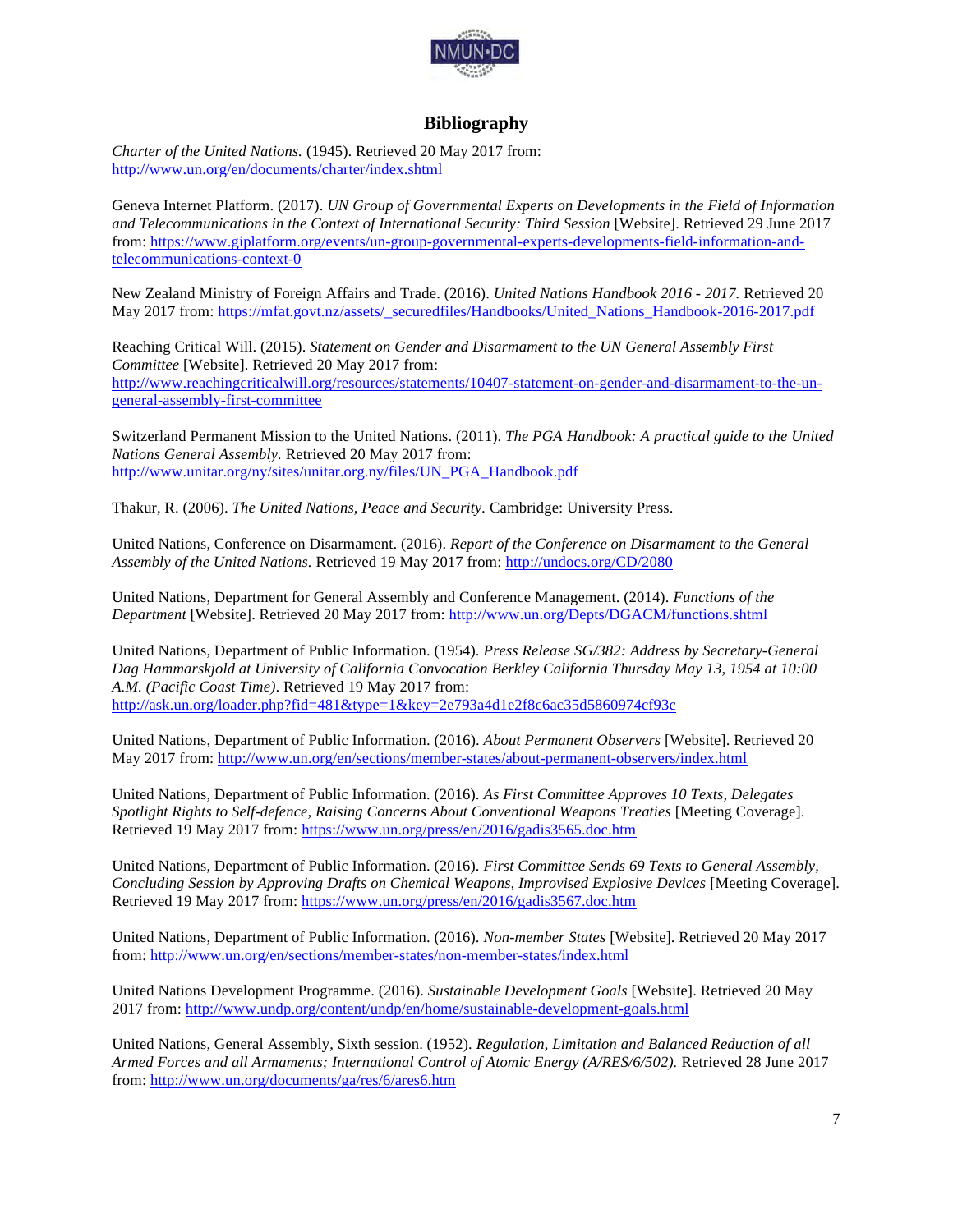

United Nations, General Assembly, Fourteenth session. (1959). *General and Complete Disarmament (A/RES/1378 (XIV)).* Retrieved 28 June 2017 from: http://www.un-documents.net/a14r1378.htm

United Nations, General Assembly, Tenth special session. (1978). *Final Document of the Tenth Special Session of the General Assembly (S-10/2)* [Resolution]. Adopted on the report of the Ad Hoc Committee of the Tenth Special Session. Retrieved 28 September 2016 from: http://undocs.org/a/res/s-10/2

United Nations, General Assembly, Twenty-fourth session. (1969). *Question of General Disarmament (A/RES/2602E (XXIV))*. Retrieved 28 June 2017 from: http://www.un.org/documents/ga/res/24/ares24.htm

United Nations, General Assembly, Sixty-sixth session. (2011). *Developments in the field of information and telecommunications in the context of international security (A/RES/66/24)*. [Resolution]. Retrieved 20 May 2017 from: http://undocs.org/A/RES/66/24

United Nations, General Assembly. (2013). *Statement by the Chairperson of the Fourth Committee on 7 May 2013*. Retrieved 28 June 2017 from: http://www.un.org/en/ga/president/67/issues/revitalization/Statement%20by%20the%20Chairperson%20of%20the% 20Fourth%20Committee%20(7%20May%20-%20English)%20.pdf

United Nations, General Assembly, Sixty-ninth session. (2014). *The Arms Trade Treaty (A/RES/69/49)* [Resolution]. Adopted on the Report of the First Committee (A/69/440). Retrieved 17 May 2017 from: http://undocs.org/A/RES/69/49

United Nations, General Assembly. (2014). *Functions and Powers of the General Assembly* [Website]. Retrieved 20 May 2017 from: http://www.un.org/en/ga/about/background.shtml

United Nations, General Assembly. (2015). *Proposed Programme Budget for the Biennium 2016-2017*. Retrieved 29 June 2017 from: http://www.un.org/ga/search/view\_doc.asp?symbol=A/70/6(Sect.4)

United Nations, General Assembly, Seventieth session. (2015). *Proposed Programme Budget for the Biennium 2016-2017 (A/708/6 (Sect. 4))*. Retrieved 20 May 2017 from: http://undocs.org/A/70/6(Sect.4)

United Nations, General Assembly, Seventieth session. (2015). *Transforming Our World: The 2030 Agenda for Sustainable Development (A/RES/70/1)*. Retrieved 20 May 2017 from: http://undocs.org/A/RES/70/1

United Nations, General Assembly. (2016). *About the General Assembly* [Website]. Retrieved 20 May 2017 from: http://www.un.org/en/ga/about/index.shtml

United Nations, General Assembly, Seventy-First Session. (2016). *Developments in the Field of Information and Telecommunications in the Context of International Security (A/RES/71/28)* [Resolution]. Retrieved 14 June 2017 from: http://undocs.org/A/RES/71/28

United Nations, General Assembly, Seventy-First Session. (2016). *Developments in the Field of Information and Telecommunications in the Context of International Security: Report of the Secretary General (A/71/172)* [Report]. Retrieved 18 April 2017 from: http://undocs.org/A/71/172

United Nations, General Assembly. (2017). *Disarmament and International Security: First Committee* [Website]. Retrieved 29 June 2017 from: http://www.un.org/en/ga/first/

United Nations, General Assembly, Seventy-First session. (2016). *Preventing and Combating Illicit Brokering Activities (A/RES/71/36)* [Resolution]. Retrieved 30 June 2017 from: http://undocs.org/A/RES/71/36

United Nations, General Assembly, Seventy-First session. (2016). *Transparency in Armaments (A/RES/71/44)* [Resolution]. Retrieved 30 June 2017 from: http://undocs.org/A/RES/71/44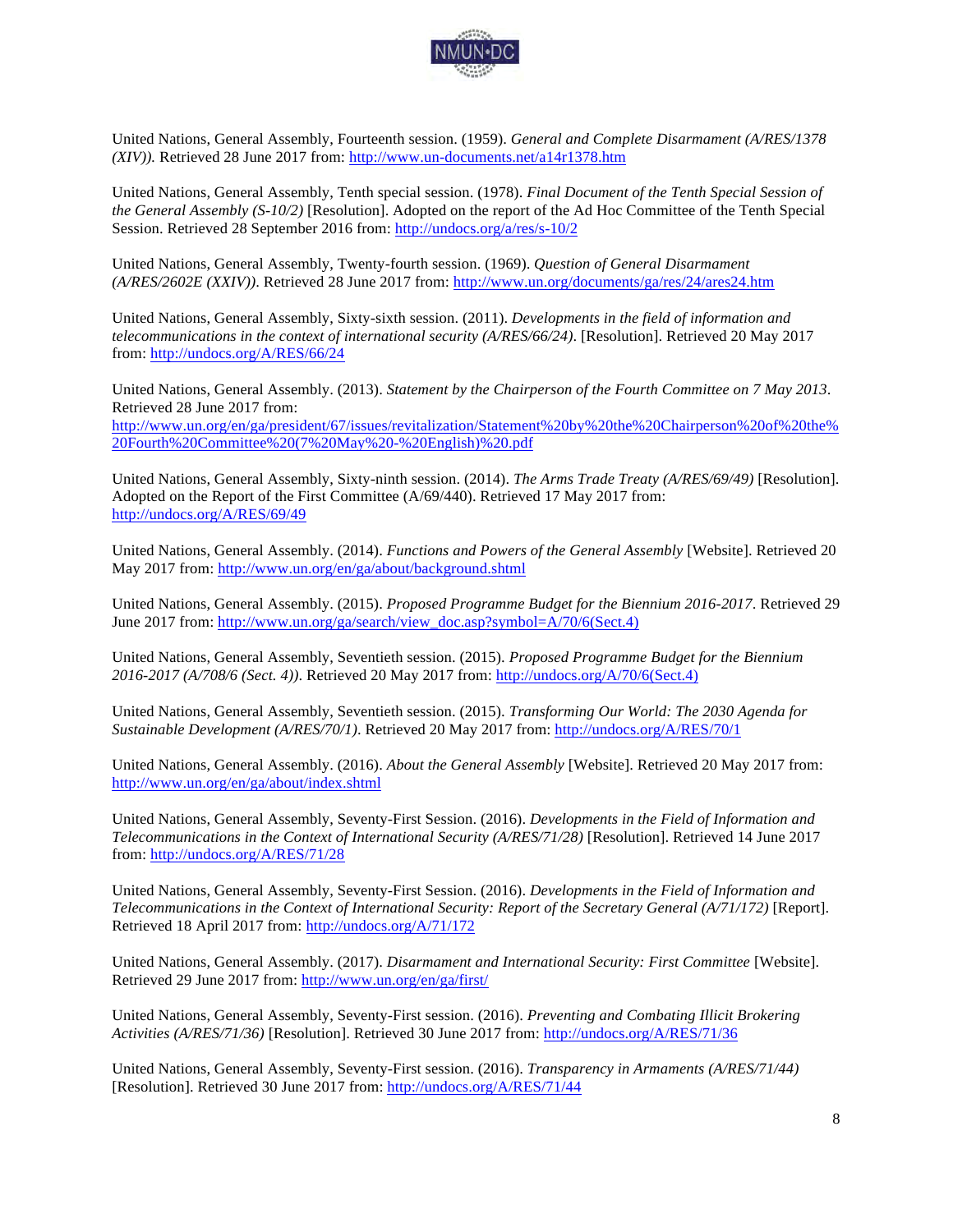

United Nations Office at Geneva. (2014). *An Introduction to the Conference* [Website]. Retrieved 20 May 2017 from:

http://www.unog.ch/80256EE600585943/%28httpPages%29/BF18ABFEFE5D344DC1256F3100311CE9?OpenDoc ument

United Nations Office for Disarmament Affairs. (2001). *Reports of the Preparatory Committee for the United Nations Conference on the Illicit Trade in Small Arms and Light Weapons in All Its Aspects (A/CONF.192/1).*  Retrieved 13 May 2017 from: https://disarmament-

library.un.org/UNODA/Library.nsf/96d5a6bbca98158d85256c36007b1428/cb2052285b8ed25485256c170062b361/ \$FILE/GA192.1.pdf

United Nations Office for Disarmament Affairs. (2014). *About Us* [Website]. Retrieved 20 May 2017 from: http://www.un.org/disarmament/about/

United Nations Office for Disarmament Affairs. (2014). *United Nations Disarmament Commission* [Website]. Retrieved 20 May 2017 from: https://www.un.org/disarmament/institutions/disarmament-commission/

United Nations Office for Disarmament Affairs. (2015). *Developments in the Field of Information and Telecommunications in the Context of International Security* [Fact Sheet]. Retrieved 18 May 2017 from: https://unoda-web.s3-accelerate.amazonaws.com/wp-content/uploads/2015/07/Information-Security-Fact-Sheet-July2015.pdf

United Nations Office for Disarmament Affairs (2015). *GGE Information Security* [Website]. Retrieved 20 May 2017 from: http://www.un.org/disarmament/topics/informationsecurity/

Weis, T., et al. (2004). *The United Nations and Changing World Politics.* Boulder: Westview Press.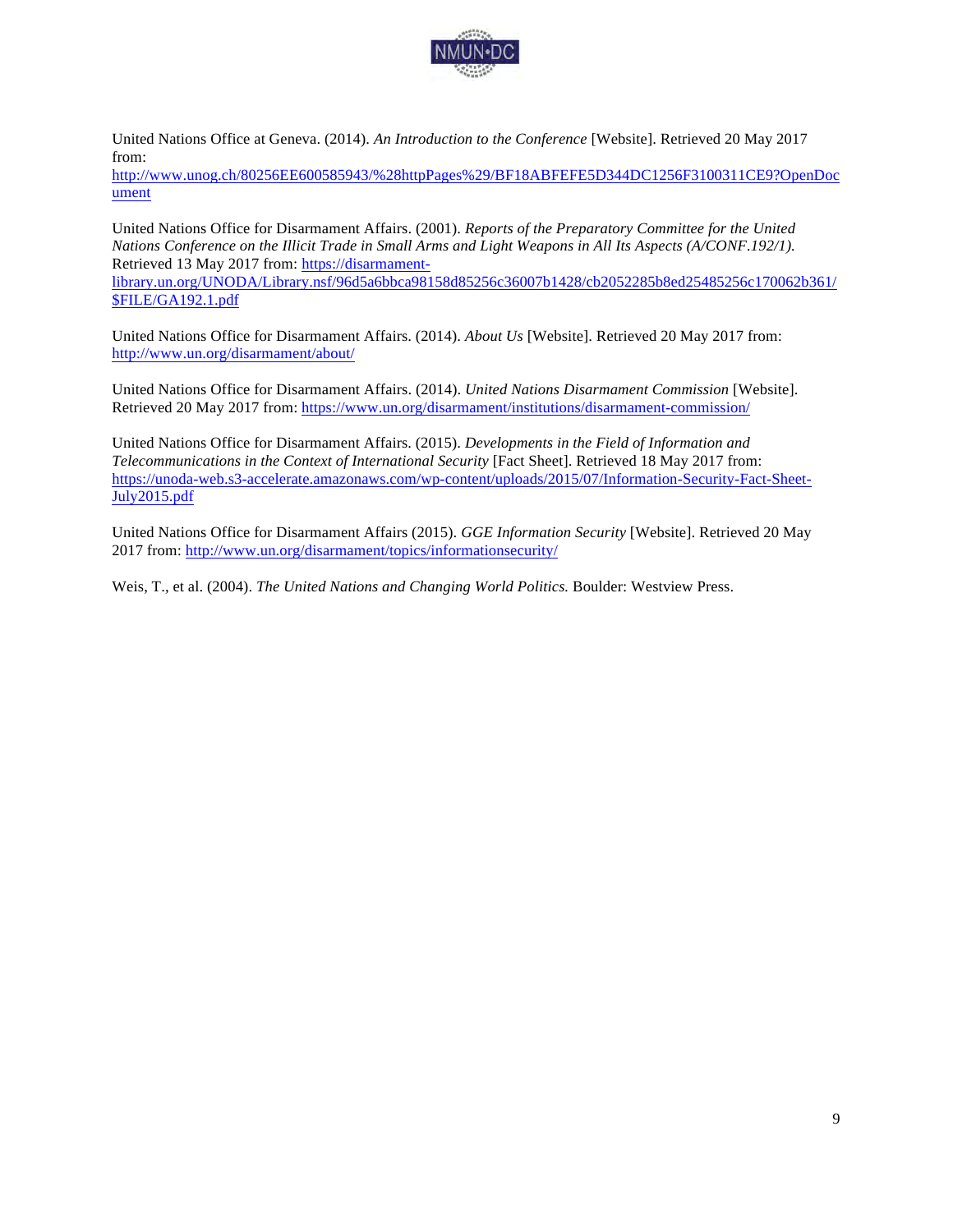

#### **I. Cybersecurity and the Threat of Cyberwarfare**

#### *Introduction*

The rapid advancement of information and communication technologies (ICTs) has led to increased global interconnection, and has become a fundamental aspect of social and economic development.79 Because ICTs are an integral part of our everyday life, the malicious use of ICTs can disrupt the flow of our daily tasks on a global scale.<sup>80</sup>

A cyberattack can be described as the indefinite interruption or disablement of a computer or digital network to deny access, misuse information or carry out some illicit purpose.<sup>81</sup> Cyberwarfare is defined as "warfare conducted in cyberspace through cyber means and methods."<sup>82</sup> Cyberwarfare can have negative consequences beyond the cyber realm into the physical world by affecting individuals, military, or private enterprise's computer-related operations.<sup>83</sup> As a tool to combat cyberattacks, according to the International Telecommunication Union (ITU), cybersecurity is defined as "the collection of tools, policies, security concepts, security safeguards, guidelines, risk management approaches, actions, training, best practices, assurance, and technologies that can be used to protect the cyber environment and organization and user's assets."<sup>84</sup> Thus, cybersecurity measures should be adapted according to the unique needs and challenges faced by the public and private sectors.<sup>85</sup>

In May 2017, a worldwide cyberattack affected at least 150 Member States and more than 200,000 individuals.<sup>86</sup> The cyberattack was carried through malware software called WannaCry that prevented users from accessing their electronic devices, encrypted the data, and then asked for money in exchange for the files.<sup>87</sup> Both national governments and private companies were affected; for instance, the United Kingdom's National Health System's operations were disrupted and led to hospitals having to deny care visits to patients.<sup>88</sup> FedEx also had their computer system infected causing shipping delays.<sup>89</sup> Thus, it is important for the international community to not only consider how cyber threats affect society's everyday operations, but also the need for Member States to enhance their own cybersecurity measures in order to combat cybercrimes at the national and international level.<sup>90</sup>

#### *International and Regional Framework*

The issue of cybersecurity was first introduced in 1999 in United Nations (UN) General Assembly resolution 53/70, titled "developments in the field of information and telecommunications in the context of international security,*"* which called for a global framework to strengthen ICTs to counter cyber terrorist or criminal attacks.<sup>91</sup> In 2002, the UN General Assembly adopted resolutions 55/63 of 2001 and 56/121 on "combating the criminal misuse of information technologies,*"* recognizing the need for Member States to incorporate the criminalization of the misuse of ICTs into their national legislation as well as to adopt prevention and protection mechanisms against cyberwarfare.<sup>92</sup> As cybersecurity gained momentum in UN discussions, the General Assembly adopted resolution 57/239 in 2013, titled "creation of a global culture of cybersecurity," calling for the creation of a global culture of cybersecurity based on principles of awareness, responsibility, security, respect, freedom, confidentiality, current

<sup>&</sup>lt;sup>79</sup> ITU, Understanding Cybercrime: Phenomena, Challenges and Legal Response, 2014, p. 1.<br><sup>80</sup> UN General Assembly, Group of Governmental Experts on Developments in the Field of Information and Telecommunications

*in the Context of International Security: Note by the Secretary-General (A/70/174), 2015, p. 6.*<br><sup>81</sup> UNDIR, *The Cyber Index: International Security Trends and Realities, 2013, p. x.*<br><sup>82</sup> Melzer, *Cyberwarfare and Inter* 

*security (A/RES/53/70)*, 1999. <sup>92</sup> UN General Assembly*, Combating the criminal misuse of information technologies (A/RES/55/63)*, 2001, p. 2; UN General Assembly*, Combating the criminal misuse of information technologies (A/RES/56/121)*, 2002, p. 2.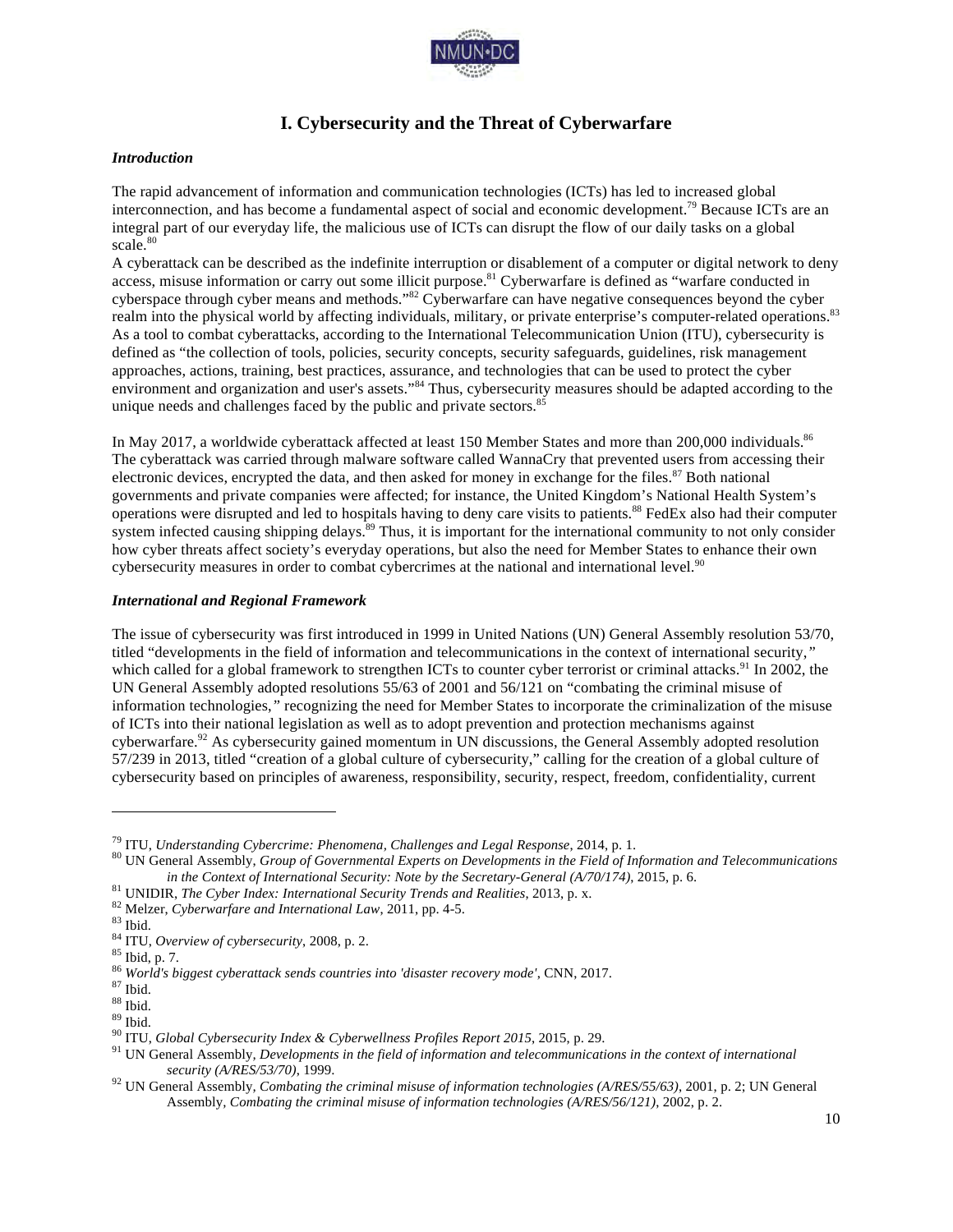

and future risk assessment.<sup>93</sup> As the internet became more intertwined in the public and private lives of individuals, the UN General Assembly also adopted resolution 58/199 in 2004 on "creation of a global culture of cybersecurity and the protection of critical information infrastructures*"* to highlight the importance of incorporating measures of protection of critical information in the overall culture of cybersecurity.<sup>94</sup> This resolution served as the base for General Assembly resolution 64/211 in 2010 titled "creation of a global culture of cybersecurity and taking stock of national efforts to protect critical information infrastructures," which provides a voluntary self-assessment tool guide to help Member States assess, determine and understand challenges and advantages faced by national cybersecurity efforts while also protecting their critical information infrastructures.<sup>95</sup> Likewise, regional initiatives such as the European Union Agency for Network and Information Security (ENISA) assist Member States in adopting and reviewing National Cyber Security Strategy (NCSS) as a national framework to achieve social and economic benefits from cyberspace while also ensuring a safe and secured cyberspace.<sup>96</sup>

ICTs are also an integral component in the achievement of the Sustainable Development Goals (SDGs) by the year 2030 through digital growth. They are essential in order to ensure an accessible, transparent, safe, and secured cyberspace for social and economic development.<sup>97</sup> Hence, Member States and the private sector can foster technology development and cybersecurity good practices to further the SDGs, including goals 5, 9, 11, and 17.<sup>98</sup> Goal 16 is particularly important for a secured cyberspace as its targets promote the rule of law, combating all forms of organized crime, and strengthening national institutions through cooperation and capacity building.<sup>99</sup> As way to recognize the importance that ICTs play in our everyday lives and to bridge the global digital divide, the World Summit on the Information Society (WSIS) was endorsed in a two phases.<sup>100</sup> On 2003 in Geneva, phase one consisted of a high level meeting with governmental, private and civil society representatives to gain political support toward taking specific steps to promote and ensure ICTs for all, which resulted in the adoption of Geneva's Declaration of Principles and Plan of Action.<sup>101</sup> In 2005, phase took place in Tunis and it placed emphasis in the implementation of the Geneva's Plan of Action and to further discussions about Internet governance, capacity building and financing.<sup>102</sup> Thereafter, the WSIS Forum has been held annually to promote these principles and objectives; thus, the WSIS Forum 2017 highlighted the critical role that SDGs play in promoting ICTs for development, specifically for poverty eradication, education, equality, Internet access as well as the role of cybersecurity for electronic social, economic and health platforms.<sup>103</sup>

#### *Role of the International System*

In an effort to recognize the comprehensiveness of cybersecurity, the General Assembly First Committee recommended the creation of the United Nations Group of Governmental Experts (GGE) on Developments in the Field of Information and Telecommunications in the Context of International Security, which was established in UN General Assembly resolution 66/24 in 2011.<sup>104</sup> The work of the GGE includes examining existing and potential cyber threats, encouraging an environment of peaceful and secure use of ICTs, promoting collaboration and responsible principles between Member States and examining international cyber law.105 The work of GGE falls under the purview of the General Assembly First Committee and it makes biannual recommendations to the

<sup>&</sup>lt;sup>93</sup> UN General Assembly, *Creation of a global culture of cybersecurity* ( $A/RES/57/239$ ), 2003, pp. 2-3.<br><sup>94</sup> UN General Assembly, *Creation of a global culture of cybersecurity and the protection of critical information (A/RES/58/199)*, 2004, pp. 2-3. <sup>95</sup> UN General Assembly*, Creation of a global culture of cybersecurity and taking stock of national efforts to protect critical* 

information infrastructures (A/RES/64/211), 2010, pp. 3-5.<br><sup>96</sup> ENISA, An evaluation Framework for National Cyber Security Strategies, 2014, p. iii.<br><sup>97</sup> The WSIS Coalition, *Public-Private Cooperation to Support Cybersecu* 

*Telecommunications in the Context of International Security: Report of the Secretary-General (A/68/98)*, 2013, p. 5. <sup>105</sup> DIG Watch, *UN GGE*, 2017.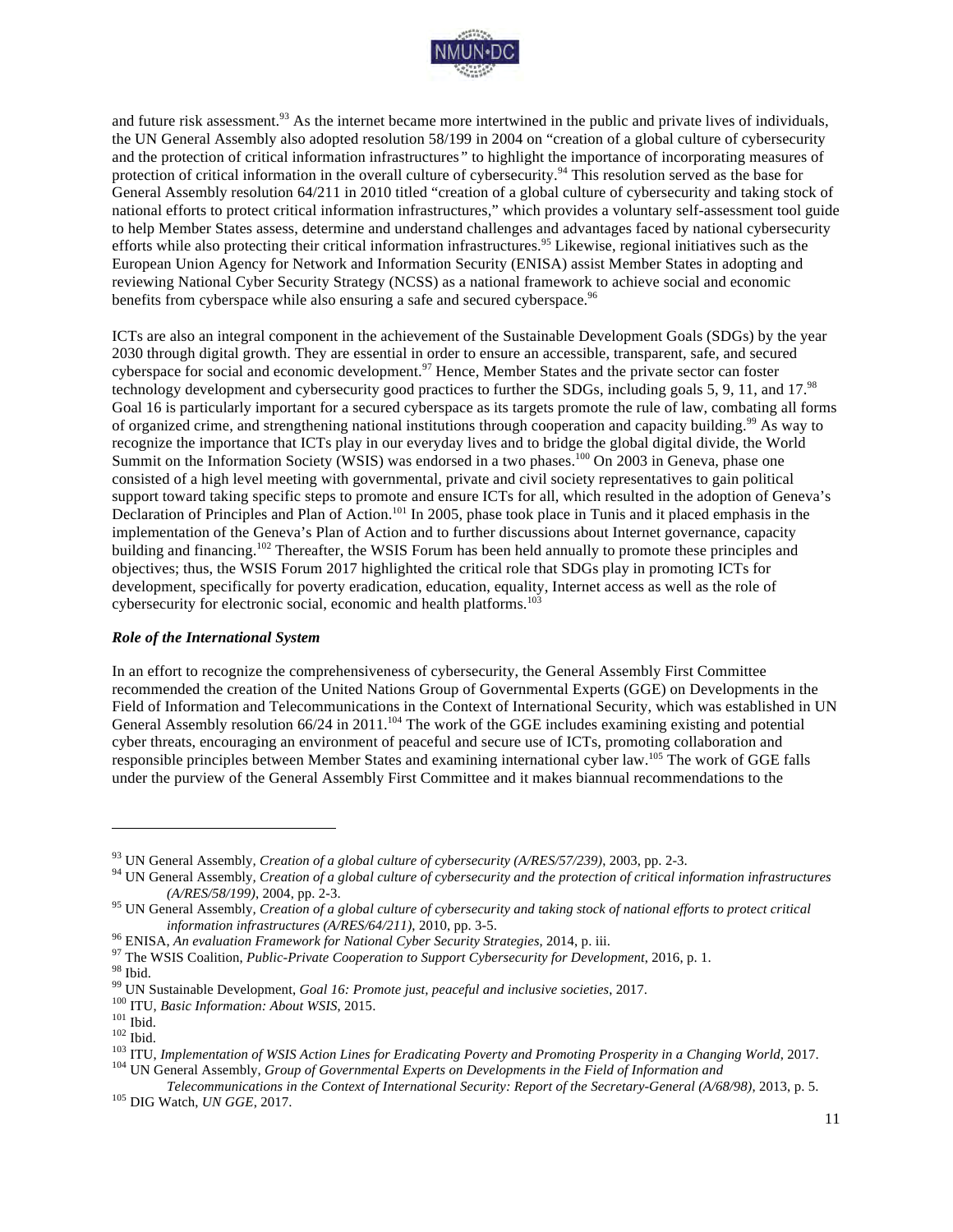

committee.<sup>106</sup> The 2015 UN GGE report made recommendations on norms, principles, and confidence building measures for Member States to build stability as well as foster global cooperation for implementation of international ICT and cybersecurity laws.<sup>107</sup> In 2015, the General Assembly First Committee recommended the mandate of the GGE for 2016-2017, adopted in General Assembly resolution 70/327, to continue assessing and making recommendations on how to combat present and future cyber threats through capacity building measures and international cooperation.<sup>108</sup>

As a specialized agency, the ITU focuses on a broad spectrum of issues related to ICTs, which includes working on cybersecurity activities through projects such as the Global Cybersecurity Index (GCI).109 The 2015 GCI report presents 105 states' efforts to enhance security preparedness and readiness against cyber threats and highlighted good practices based on the Global Cybersecurity Agenda's (GCA) five pillars: "legal measures, technical measures, organization measures, capacity building and cooperation."<sup>110</sup> The GCA was created to promote Confidence-Building Measures (CBMs) and security through international cooperation to curb the adverse effects of cyberattacks.<sup>111</sup> Also, the ITU has a consultation platform formed by information security experts from around the globe called ITU High-Level Expert Group on Cybersecurity (HLEG).<sup>112</sup> The HLEG's objective is to support Member States technically, strategically and legally to ensure international response to the constantly changing challenges of cybersecurity.<sup>113</sup> The HLEG will also make recommendations to broaden and prioritize the GCA's pillars; for instance HLEG recognized that Member States should engage with the ITU to enhance international cooperation through capacity building activities and best practices for cybersecurity management.<sup>114</sup>

In addition to ITU, the United Nations Institute for Disarmament Research draws attention to the role of cyberspace in governmental, civil and military operations, and it aims to build international support through capacity building and coherence in the implementation of cyber-related activities.<sup>115</sup> Also, the United Nation Office on Drugs and Crime is engaged in enhancing cybersecurity responses, information sharing and regional cooperation to better understand the role of ICTs and prevent cybercrime.<sup>116</sup> Furthermore, civil society organizations such as The Global Information Society Watch (GISWatch) ensure that global ICT commitments for social and economic development are met by Member States.<sup>117</sup> GISWatch share the civil society perspectives through annual reports, such as 2016 report on Economic, Social and Cultural rights and the Internet, which analyzes the state of ICTs in development.<sup>118</sup>

A major regional group working on cybersecurity is the European Union (EU) by improving the level of security of cyberspace through regional strategies, legislations, funding, networking, and organizations.<sup>119</sup> For instance, the EU adopted the Cybersecurity Strategy to work on all main areas related to creating a resilient, secured, and technologically advance cyberspace based on comprehensive international policy.120 Furthermore, as a military intergovernmental alliance, the North Atlantic Treaty Organization (NATO) mainly focuses on strengthening cyber defense in cooperation with its allies.<sup>121</sup> As such, NATO is closely working with the EU and signed a Technical Arrangement on Cyber Defense to support the EU's cybersecurity capabilities through information sharing, best practices, and prevention measures to combat cyberattacks.<sup>122</sup> NATO is working with private industries, through the

<sup>&</sup>lt;sup>106</sup> Ibid.<br><sup>107</sup> Ibid.<br><sup>108</sup> UN General Assembly, *Developments in the field of information and telecommunications in the context of international* 

security (A/RES/70/237), 2015.<br><sup>109</sup> ITU, *ITU Cybersecurity Activities*, 2017.<br><sup>110</sup> ITU, *Global Cybersecurity halex & Cyberwellness Profiles Report 2015*, 2015, p. 28.<br><sup>111</sup> ITU, *Global Cybersecurity Agenda*, 2017.<br><sup>11</sup>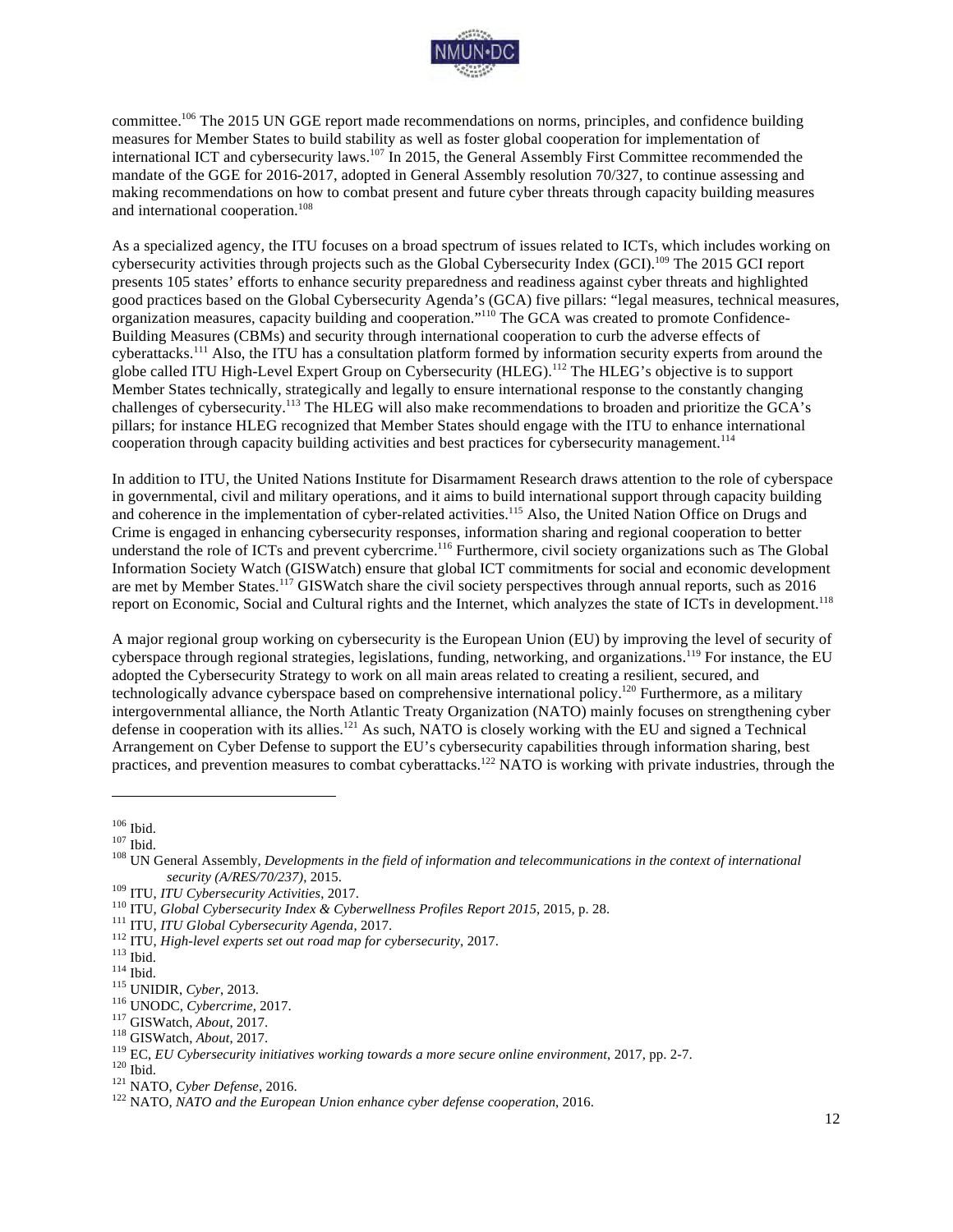

NATO Industry Cyber Partnership, to collaborate on information sharing and to enhance prevention, response, and recovery mechanisms when faced with cyber threats.<sup>123</sup> NATO also has partnered with allied states to establish several facilities to provide education, research, and training in ICTs and cyber defense.<sup>124</sup>

#### *Cybersecurity, Cyberwarfare, and Human Rights*

The UN Human Rights Council (HRC) recognized the crucial role of human rights in cyberspace by emphasizing the importance of guaranteeing and protecting basic universal human rights, such as freedom of expression, freedom of speech, and the right to privacy for socio-economic and technological development.<sup>125</sup> Cyber campaigns and protests organized by civil society actors and the public emphasize the importance of fighting against government control and the restriction of the Internet, so as to protect our rights to freedom of expression and of association.<sup>126</sup> Nevertheless, these efforts must not undermine democracy and development or place public and private institutions at risk of cyber threats.<sup>127</sup> Furthermore, the right to privacy is essential to create an open and secured cyberspace as highlighted by the UN General Assembly resolution 68/167 calls upon Member States "to respect and protect the right to privacy, including in the context of digital communication."<sup>128</sup> For example, cybercrime targets financial and electronic information, but also "against confidentiality, integrity and accessibility of computer systems."<sup>129</sup> To promote the realization of human rights in the cyberspace, cybersecurity measures for investigation and prosecution of cybercrimes must ensure that international human right laws are upheld and the right to privacy is protected even in the collection of information for criminal investigations.<sup>130</sup> Therefore, when considering the implementation of cyber laws, legislation must balance human rights protections with privacy protection, crime prevention, and the adoption of procedural safeguards to ensure individual's privacy during investigations.<sup>131</sup>

#### *Confidence-Building Measures for Cybersecurity*

Confidence-Building Measures (CBMs), in the context of cybersecurity, foster transparency, cooperation, and stability to prevent conflict escalation and manage existing conflicts.<sup>132</sup> CBMs encourage Member States to commit to sharing and exchanging information on possible ICT threats, best practices for security, policy and technical mechanisms to protect critical infrastructures, and to foster cooperation for an emergency response.<sup>133</sup> An example of regional cooperation to create a comprehensive approach to adopt CBMs in the realm of cybersecurity and use of ICTs is given by the Organization for Security and Co-operation in Europe (OSCE).<sup>134</sup> In 2013 and later expanded in 2016, OSCE Member States adopted a framework of CBM measures that focus on voluntary information sharing to foster cooperation and prepare states to properly assess and respond to challenges and conflicts resulting from the use of ICTs.<sup>135</sup> The objective is to increase transparency, build resilience and ensure stability at the national and regional level.<sup>136</sup>

<sup>&</sup>lt;sup>123</sup> NATO, *Welcome to the NATO Industry Cyber Partnership*, 2016.<br><sup>124</sup> NATO, *Cyber Defense*, 2016.<br><sup>125</sup> UN HRC, *The promotion, protection and enjoyment of human rights on the Internet*, 2016, p. 6.<br><sup>125</sup> UN HRC, *Th* 

*Telecommunications in the Context of International Security: Note by the Secretary-General (A/70/174)*, 2015, pp. 9-

<sup>10.</sup> <sup>134</sup> OSCE, *OSCE Confidence-Building Measures to Reduce the Risks Of Conflict Stemming From the Use of Information and Communication Technologies (PC.DEC/1202)*, 2016, p. 1.<br><sup>135</sup> Ibid, pp. 1-4.<br><sup>136</sup> Ibid, p. 5.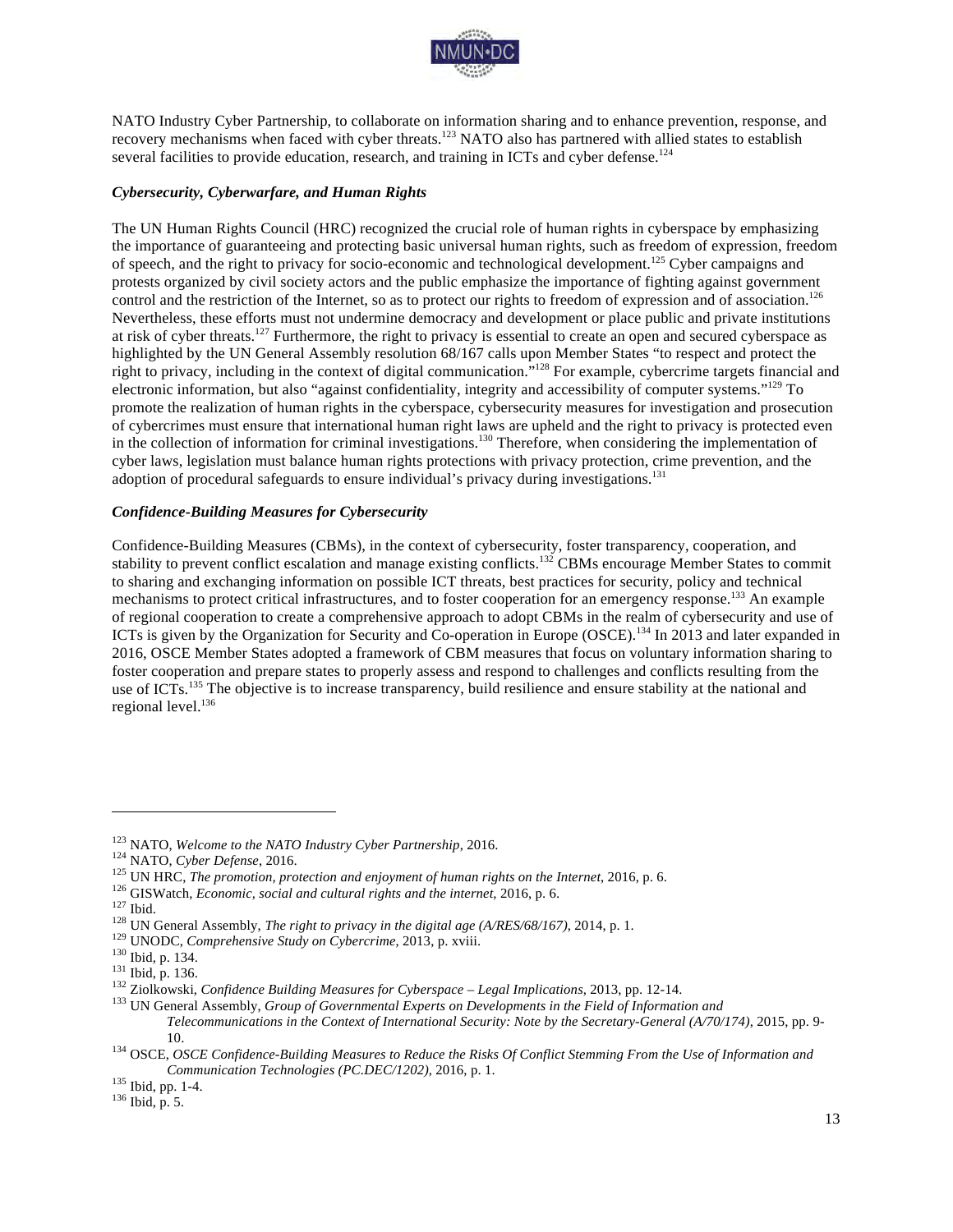

#### *National Legislation and International Law*

Due to the transnational nature of cybercrimes and the movement toward an increasingly interconnected world, implementing legal measures and law enforcement mechanisms are essential for maintaining national and international security and economic stability.<sup>137</sup> The primary challenges include lack of capacity, difficulties obtaining permissions for international investigations, and adequate national and international legislation.<sup>138</sup> International cooperation is vital for transnational investigation and prosecution to take place; however, inconsistencies among Member States' legal standards leads to offenders either committing these crimes in states with weak or non-existent legislation or outside their home country to make prosecution more difficult or to avoid strict sentencing.<sup>139</sup> Hence, it is necessary to harmonize national and international legal frameworks to better counter cybercrime.<sup>140</sup>

At the national level, an inclusive approach should focus on capacity building and law enforcement.<sup>141</sup> Through capacity building, Member States should be encouraged to consult with experts to discuss strategic policy making and improvements to existing legislation.<sup>142</sup> Furthermore, building awareness and providing training and education to the public can help prevent cyberattacks and enhance national responses to such situations.143 Member States should ensure that national legislation includes a comprehensive cybersecurity framework that strictly and consistently criminalizes cybercrimes.<sup>144</sup> Due to wide range of differences in national and international cybercrime policy and legislation, it is essential to streamline core cybercrime offenses and cross national investigative and enforcement cooperation strategies.145 International response should emphasize building support and cooperation by strengthening international agreements and proposing new legal instruments that specifically focus on cybersecurity and cybercrimes.<sup>146</sup> In addition, international cooperation should increase global technical and legal capacity assistance.<sup>147</sup> For example, to fix inconsistency in criminalization standards, international instruments could help Member States identify common cybercrimes and adopt common legislation against those crimes to eliminate legal gaps and increase effective prosecution of transnational offenders.<sup>148</sup>

#### *Conclusion*

The ICT revolution has opened the door to greater global interconnection, and it is now an integral part of everyday life for individuals, governments, and industries.<sup>149</sup> Nevertheless, the digital era also has created new challenges for the public and private sectors.<sup>150</sup> International cooperation is key to effective implementation of cybersecurity measures and legal frameworks.<sup>151</sup> As a result, CBMs can help Member States develop stronger bilateral and international cooperation to achieve a coherent application of international cyber law into national policies.<sup>152</sup> As General Assembly First Committee's discussions address the challenges of maintaining cyberspace stability and peaceful uses, Member States should be encouraged to incorporate solutions that carry forward goals and targets of the SDGs to ensure that ICTs protects us from cyber threats and promote social and economic development.<sup>153</sup>

<sup>&</sup>lt;sup>137</sup> ITU, *Understanding Cybercrime: Phenomena, Challenges and Legal Response*, 2014, p. 2.<br><sup>138</sup> Ibid., p. 81.<br><sup>149</sup> Did.<br><sup>140</sup> UNODC, *Comprehensive Study on Cybercrime*, 2013, p. xi.<br><sup>141</sup> ITU, *Understanding Cybercrim*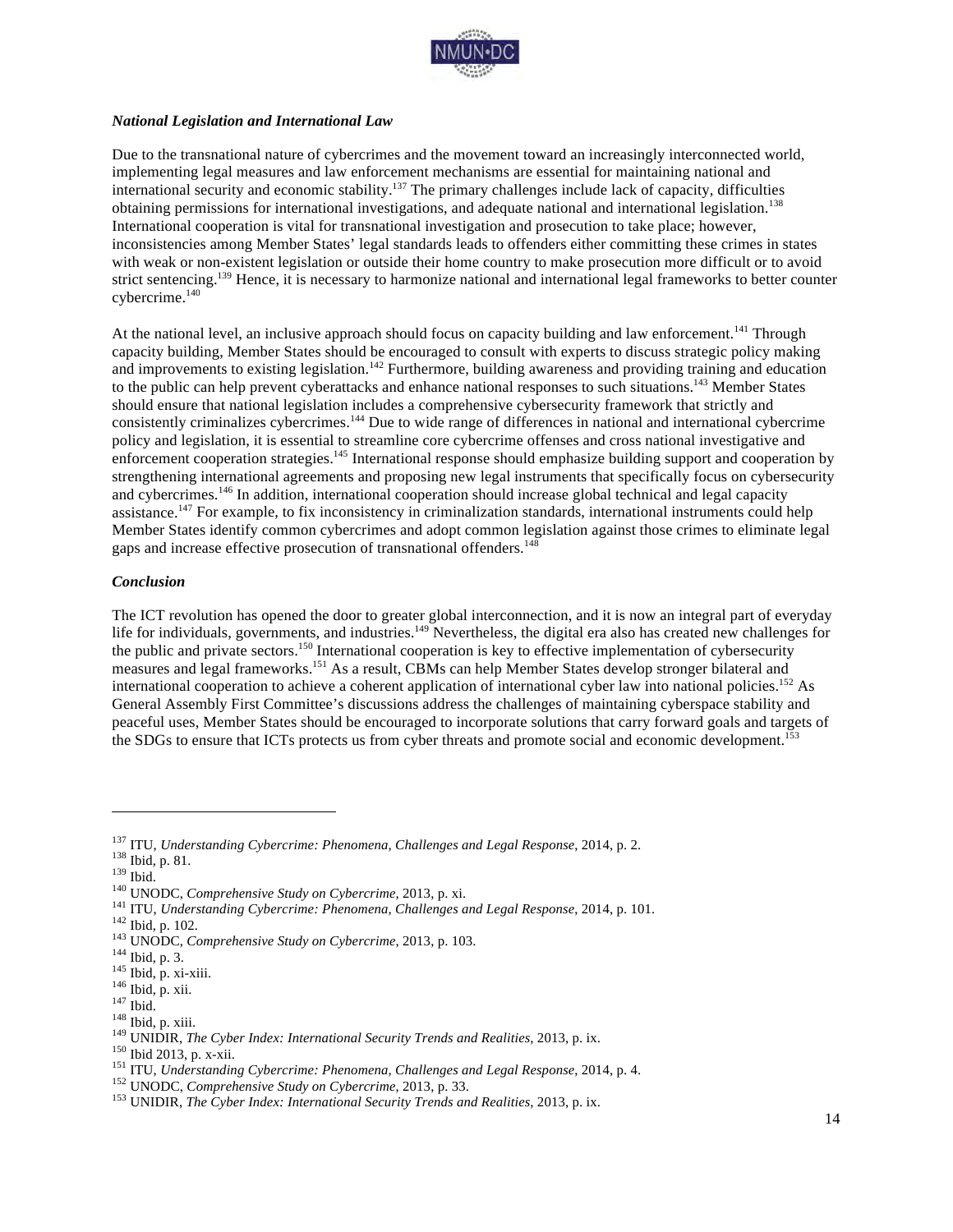

#### **Annotated Bibliography**

International Telecommunication Union. (2014). *Understanding Cybercrime: Phenomena, Challenges and Legal Response*. Retrieved 19 May 2017 from: http://www.itu.int/en/ITU-D/Cybersecurity/Documents/Cybercrime2014\_E.pdf

*This is a comprehensive report that defines cybersecurity and cybercrimes in the context of national and international law, describes legal and technical challenges and approaches, and discusses domestic, regional and international implications and solutions. Delegates will find this report helpful to their research by learning about what actions the international community has already taken in relation to combat cybercrime. Delegates will also learn what future approaches can be adopted and how to streamline national and international legal instruments to effectively respond to transnational cybercrime.* 

United Nations, General Assembly, Seventieth session. (2015). *Group of Governmental Experts on Developments in the Field of Information and Telecommunications in the Context of International Security: Note by the Secretary-General (A/70/174)* [Report]. Retrieved 22 April 2017 from: http://www.undocs.org/A/70/174

*The Group of Governmental Experts (GGE) was established to examine existing and potential threats arising from the use of information communications technology (ICTs), including from cyberspace. The work of the GGE will help delegates better understand the existing threats to cybersecurity and how international cooperation is fundamental in order to deter cyber threats. Furthermore, GGE reviews international cyber norms and how good practices can be implemented to promote a transparent ICT environment for peace and security. This report will help delegates better understand the role of CBMs in building cooperation among various stakeholders to increase security and ensure stability through preventive practices.* 

United Nations Institute Disarmament Research. (2013). *The Cyber Index: International Security Trends and Realities* [Report]. Retrieved 22 April 2017 from: http://www.unidir.org/files/publications/pdfs/cyber-index-2013 en-463.pdf

*This publication by UNIDIR is a great resource for delegates to better understand the various positions and cybersecurity activities taken at a national and regional level. In addition, it examines the role of international organizations to promote cyber norms and to ensure the stability of the cyberspace. This source also focuses on confidence-building measures (CBMs) and how they can be utilized to help ease tensions and maintain international peace and security.* 

United Nations Office on Drugs and Crime. (2013). *Comprehensive Study on Cybercrime* [Report]. Retrieved 19 May 2017 from: https://www.unodc.org/documents/organized-

#### crime/UNODC\_CCPCJ\_EG.4\_2013/CYBERCRIME\_STUDY\_210213.pdf

*The findings contained in this report are the outcome of a comprehensive study done by an openended intergovernmental expert group to research cybercrime and how Member States and the international community are handling its challenges. The report also provides recommendations for international cooperation and preventive strategies. Delegates will benefit from this report as they can learn more about how are Member States incorporating cybersecurity measures into their national policy, in particular law enforcement strategies and legal frameworks.*

Ziolkowski, K. (2013). *Confidence Building Measures for Cyberspace – Legal Implications*. Retrieved 12 May 2017 from: https://ccdcoe.org/publications/CBMs.pdf

*As preventive measures, confidence building measures (CBMs) provide an essential element in the fight against cybercrime and building a framework based on international support and cooperation. This document reviews the historical context of cyberspace and cybersecurity as well as it describes how are CMBs have been historically used as a military strategy. The recommendations in this report will allow delegates to better understand the political and legal commitments needed from Member States to achieve international cooperation to develop comprehensive international laws that incorporate fast growing technological advances.*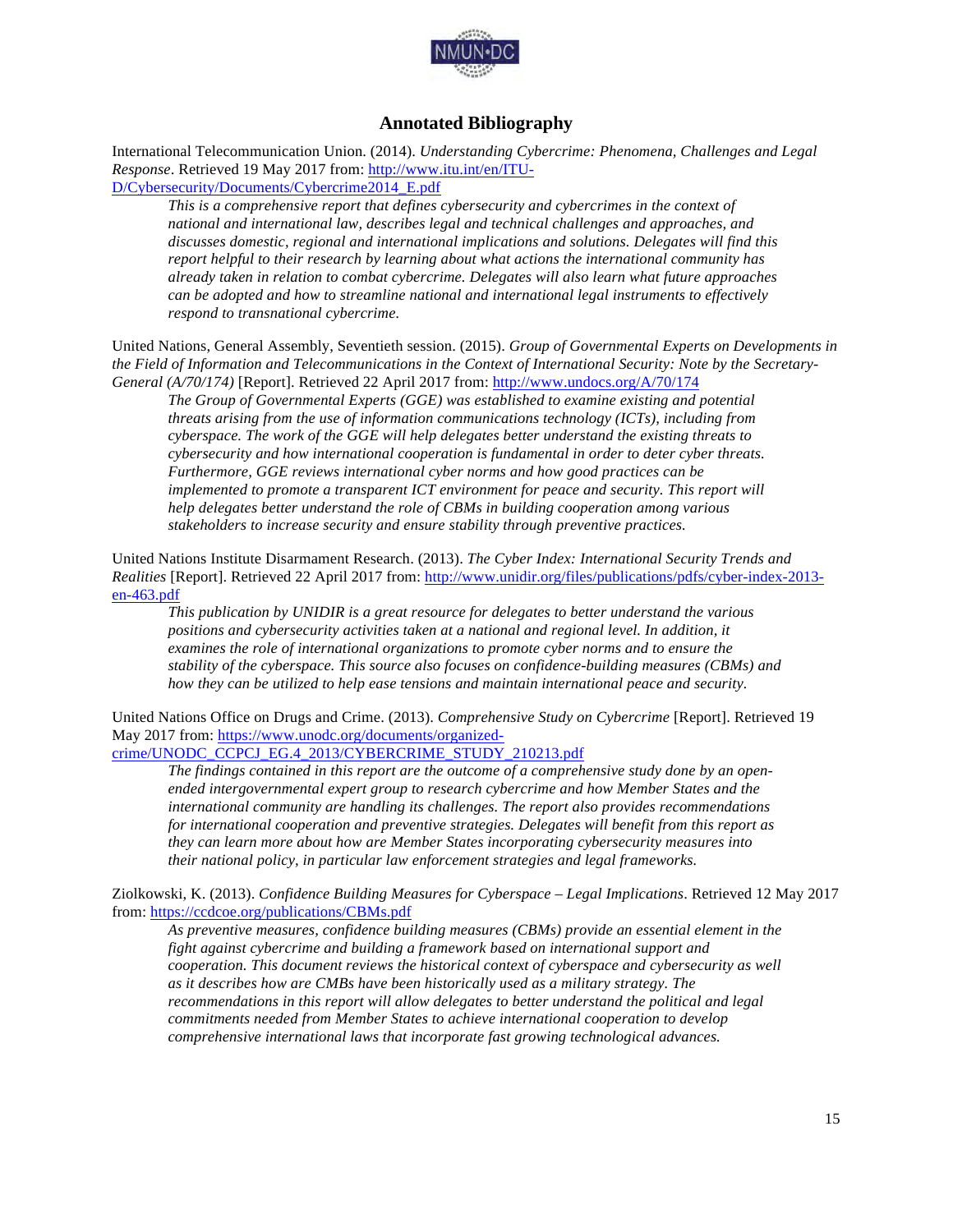

#### **Bibliography**

European Commission. (2017). *EU Cybersecurity initiatives working towards a more secure online environment* [Website]. Retrieved 10 May 2017 from: http://ec.europa.eu/newsroom/dae/document.cfm?doc\_id=16540

European Union Agency for Network and Information Security. (2014). *An evaluation Framework for National Cyber Security Strategies* [Website]. Retrieved 16 June 2017 from: https://www.enisa.europa.eu/publications/anevaluation-framework-for-cyber-security-strategies/at\_download/fullReport

Geneva Internet Platform Digital Watch. (2017). *UN GGE* [Website]. Retrieved 10 May 2017 from: https://dig.watch/processes/ungge#Evolution

Global Information Society Watch. (2017). *About* [Website]. Retrieved 18 June 2017 from: https://giswatch.org/about

International Telecommunication Union. (2008). *Overview of cybersecurity*. Retrieved 19 May 2017 from: https://www.itu.int/rec/dologin\_pub.asp?lang=e&id=T-REC-X.1205-200804-I!!PDF-E&type=items

International Telecommunication Union. (2014). *Understanding Cybercrime: Phenomena, Challenges and Legal Response*. Retrieved 19 May 2017 from: http://www.itu.int/en/ITU-D/Cybersecurity/Documents/Cybercrime2014\_E.pdf

International Telecommunication Union. (2015). *Basic Information: About WSIS* [Website]. Retrieved 9 July 2017 from: https://www.itu.int/net/wsis/basic/about.html

International Telecommunication Union. (2015). *Global Cybersecurity Index & Cyberwellness Profiles Report 2015*. Retrieved 11 May 2017 from: https://www.itu.int/dms\_pub/itu-d/opb/str/D-STR-SECU-2015-PDF-E.pdf

International Telecommunication Union. (2017). *High-level experts set out road map for cybersecurity* [Website]. Retrieved 12 May 2017 from: https://www.itu.int/itunews/manager/display.asp?lang=en&year=2008&issue=06&ipage=05&ext=html

International Telecommunication Union. (2017). *Implementation of WSIS Action Lines for Eradicating Poverty and Promoting Prosperity in a Changing World*. Retrieved 9 July 2017 from: https://www.itu.int/en/ituwsis/Documents/wf17/WSISActionLinesSupportingImplementationOfSDGs-WSISForum2017.pdf

International Telecommunication Union. (2017). *International Telecommunication Union*. Retrieved 11 May 2017 from: https://www.itu.int/en/action/cybersecurity/Documents/gca-chairman-report.pdf

International Telecommunication Union. (2017). *ITU Cybersecurity Activities*. Retrieved 11 May 2017 from: http://www.itu.int/en/action/cybersecurity/Pages/default.aspx

International Telecommunication Union. (2017). *ITU Global Cybersecurity Agenda.* Retrieved 20 July 2017 from: http://www.itu.int/en/action/cybersecurity/Pages/gca.aspx

Melzer, N. (2011). *Cyberwarfare and International Law*. Retrieved 20 May 2017 from: http://unidir.org/files/publications/pdfs/cyberwarfare-and-international-law-382.pdf

North Atlantic Treaty Organization. (2016). *Cyber Defense* [Website]. Retrieved 11 May 2017 from: http://www.nato.int/cps/on/natohq/topics\_78170.htm

North Atlantic Treaty Organization. (2016). *NATO and the European Union enhance cyber defense cooperation* [Website]. Retrieved 11 May 2017 from: http://www.nato.int/cps/en/natohq/news\_127836.htm

North Atlantic Treaty Organization. (2016). *Welcome to the NATO Industry Cyber Partnership* [Website]. Retrieved 12 May 2017 from: http://www.nicp.nato.int/index.html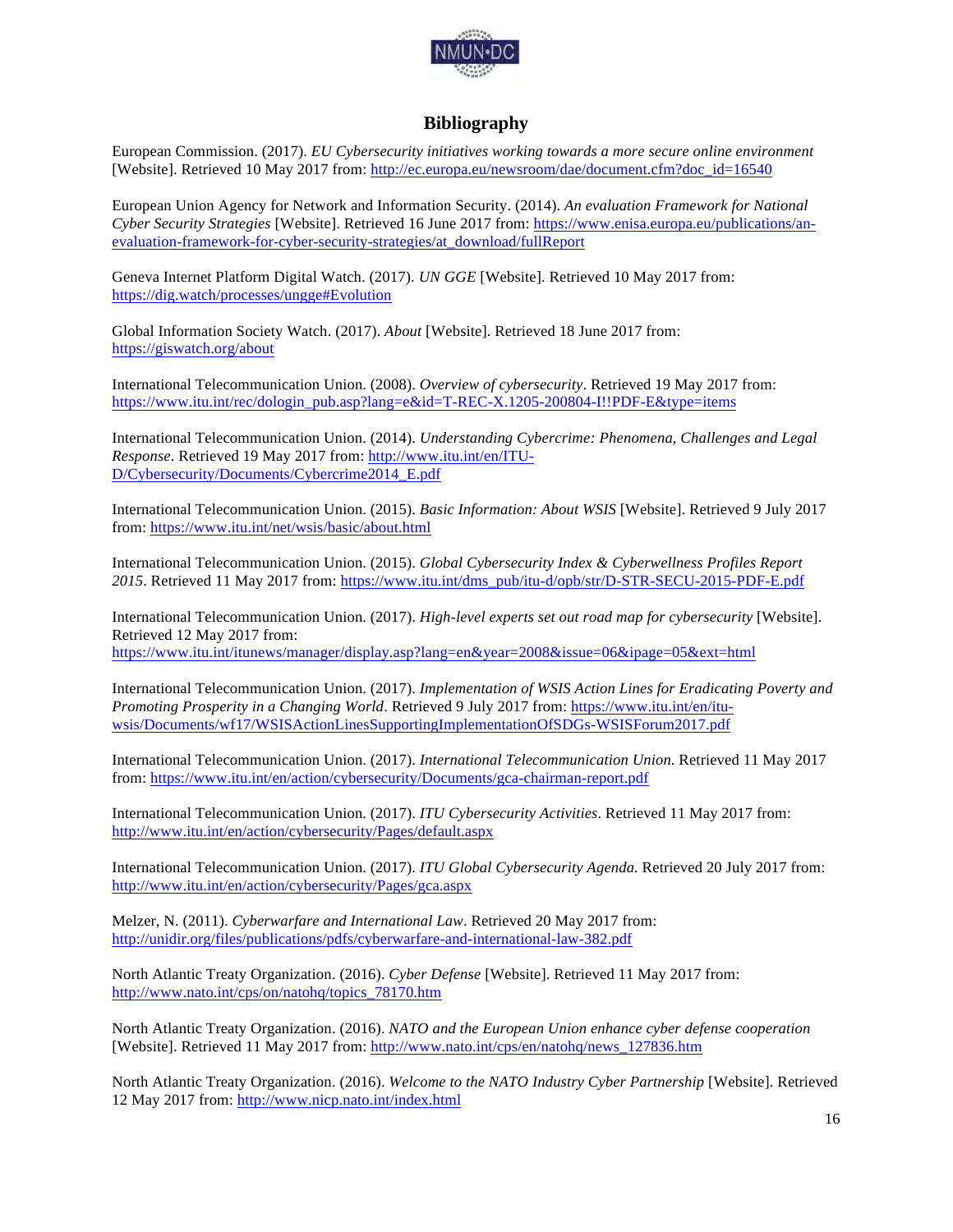

Organization for Security and Co-operation in Europe. (2016). *OSCE Confidence-Building Measures to Reduce the Risks of Conflict Stemming from the Use of Information and Communication Technologies*. Retrieved 19 May 2017 from: http://www.osce.org/pc/227281?download=true

The World Summit on the Information Society (WSIS) Coalition. (2016). *Public-Private Cooperation to Support Cybersecurity for Development*. Retrieved 16 June 2017 from: https://www.sbs.ox.ac.uk/cybersecuritycapacity/system/files/WSIS%20Cybersecurity%20White%20Paper%201%20June%2016.pdf

*World's biggest cyberattack sends countries into 'disaster recovery mode.'* (2017, May 14). CNN. Retrieved 20 May 2017 from: http://money.cnn.com/2017/05/14/technology/ransomware-attack-threat-escalating/

United Nations, Department of Public Information. (2016, October 24). *Calling for Norms to Stymie Cyberattacks, First Committee Speakers Say States Must Work Together in Preventing Information Arms Race* [News Article]. Retrieved 16 June 2017 from: https://www.un.org/press/en/2016/gadis3560.doc.htm

United Nations, General Assembly, Fifty-third session. (1999). *Developments in the field of information and telecommunications in the context of international security (A/RES/53/70)* [Resolution]. Adopted on the report of the First Committee (A/RES/53/576). Retrieved 03 May 2017 from: http://undocs.org/A/RES/53/70

United Nations, General Assembly, Fifty-fifth session. (2001). *Combating the criminal misuse of information technologies (A/RES/55/63)* [Resolution]. Adopted on the report of the First Committee (A55/593). Retrieved 3 May 2017 from: http://undocs.org/A/RES/55/63

United Nations, General Assembly, Fifty-sixth session. (2002). *Combating the criminal misuse of information technologies (A/RES/56/121)* [Resolution]. Adopted on the report of the First Committee (A56/574). Retrieved 3 May 2017 from: http://undocs.org/A/RES/56/121

United Nations, General Assembly, Fifty-seventh session. (2003). *Creation of a global culture of cybersecurity (A/RES/57/239)* [Resolution]. Adopted on the report of the Second Committee (A/57/529/Add.3). Retrieved 3 May 2017 from: http://undocs.org/A/RES/57/239

United Nations, General Assembly, Fifty-eighth session. (2003). *Developments in the field of information and telecommunications in the context of international security (A/RES/58/32)* [Resolution]. Adopted on the report of the First Committee (A/58/457). Retrieved 10 May 2017 from: http://undocs.org/A/RES/58/32

United Nations, General Assembly, Fifty-eighth session. (2004). *Creation of a global culture of cybersecurity and the protection of critical information infrastructures (A/RES/58/199)* [Resolution]. Adopted on the report of the First Committee (A/58/481/Add.2). Retrieved 3 May 2017 from: http://undocs.org/A/RES/58/199

United Nations, General Assembly, Sixty-fourth session. (2010). *Creation of a global culture of cybersecurity and taking stock of national efforts to protect critical information infrastructures (A/RES/64/211)* [Resolution]. Adopted on the report of the Second Committee (A/64/422/Add.3). Retrieved 3 May 2017 from: http://undocs.org/A/RES/64/211

United Nations, General Assembly, Sixty-eighth session. (2014). *The right to privacy in the digital age (A/RES/68/167)* [Resolution]. Adopted on the report of the Third Committee (A/68/456/Add.2). Retrieved 20 May 2017 from: http://undocs.org/A/RES/68/167

United Nations, General Assembly, Seventieth session. (2015). *Developments in the field of information and telecommunications in the context of international security (A/RES/70/237)* [Resolution]. Adopted on the report of the First Committee (A/70/455). Retrieved 9 July 2017 from: http://www.undocs.org/A/70/237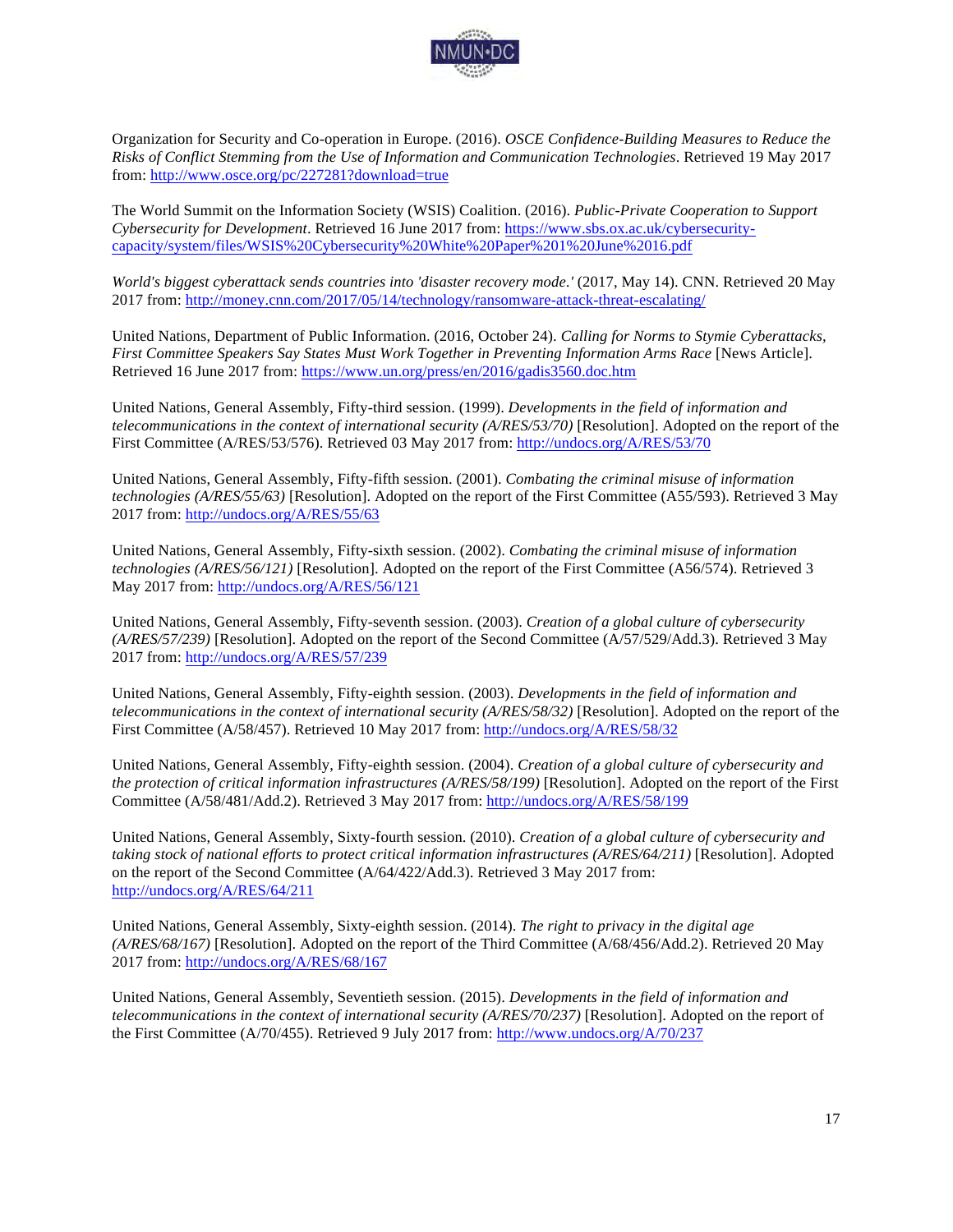

United Nations, General Assembly, Seventieth session. (2015). *Group of Governmental Experts on Developments in the Field of Information and Telecommunications in the Context of International Security: Note by the Secretary-General (A/70/174)* [Report]. Retrieved 22 April 2017 from: http://www.undocs.org/A/70/174

United Nations Human Rights Council, Thirty-second session. (2016). *The promotion, protection and enjoyment of human rights on the Internet* [Resolution]. Retrieved 20 May 2017 from: http://undocs.org/A/HRC/32/L.20

United Nations Institute Disarmament Research. (2013). *The Cyber Index: International Security Trends and Realities* [Report]. Retrieved 22 April 2017 from: http://www.unidir.org/files/publications/pdfs/cyber-index-2013 en-463.pdf

United Nations Office on Drugs and Crime. (2017). *Cybercrime* [Website]. Retrieved 16 June 2017 from: http://www.unodc.org/southeastasiaandpacific/en/what-we-do/toc/cyber-overview.html

United Nations Office on Drugs and Crime. (2013). *Comprehensive Study on Cybercrime* [Report]. Retrieved 19 May 2017 from: https://www.unodc.org/documents/organizedcrime/UNODC\_CCPCJ\_EG.4\_2013/CYBERCRIME\_STUDY\_210213.pdf

United Nations Sustainable Development. (2017). *Goal 16: Promote just, peaceful and inclusive societies*. Retrieved 16 June 2017 from: http://www.un.org/sustainabledevelopment/peace-justice/

Ziolkowski, K. (2013). *Confidence Building Measures for Cyberspace – Legal Implications*. Retrieved 12 May 2017 from: https://ccdcoe.org/publications/CBMs.pdf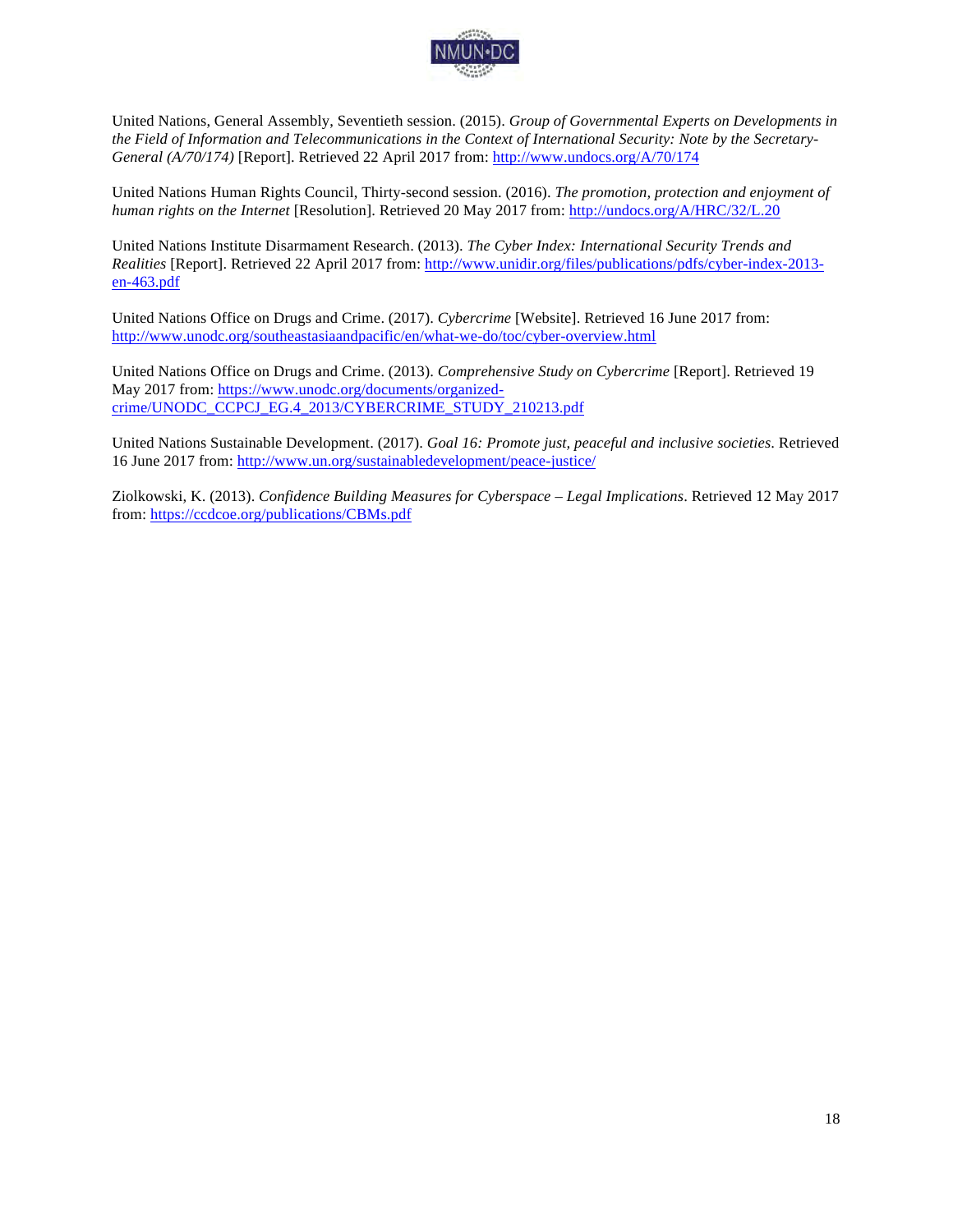

#### **II. Addressing the Illicit Trafficking of Small Arms and Light Weapons**

*"The death toll from small arms dwarfs that of all other weapons systems – and in most years greatly exceeds the*  toll of the atomic bombs that devastated Hiroshima and Nagasaki. In terms of the carnage they cause, small arms, *indeed, could well be described as weapons of mass destruction."*<sup>154</sup>

#### *Introduction*

The illicit trade of small arms and light weapons (SALW) has been recognized as a pressing issue for the international community since the turn of the  $21<sup>st</sup>$  century.<sup>155</sup> Inexpensive to manufacture and easy to transfer, SALW have contributed to terrorist attacks, exacerbated armed conflicts, and empowered transnational organized crime.156 This cycle of violence has had devastating effects across the world, particularly within the African continent where the flow of over 100 million small arms have led to the deaths of millions in violent conflicts in Sierra Leone, the Democratic Republic of the Congo, Rwanda, and Burundi.<sup>157</sup> The illicit trafficking of SALW has been increasingly recognized as a hindrance to development.<sup>158</sup> The economic loss from insecurity driven by armed violence, both in conflict and non-conflict settings, is estimated to be at around \$500 billion per year.<sup>159</sup> Moreover, illicit SALW transfers have shown to undermine the rule of law, contribute to gross human rights violations, and been linked to forced displacement.<sup>160</sup>

The United Nations (UN) has worked to address the illicit trafficking of SALW through mechanisms such as the *Programme of Action to Prevent, Combat and Eradicate the Illicit Trade in Small Arms and Light Weapons in All*  Its Aspects (PoA).<sup>161</sup> Despite multilateral action against illicit SALW within the past few decades, the UN Secretary-General's 2015 report, entitled "Small Arms and Light Weapons," highlighted that illicit SALW transfers have continued to play a large role in facilitating and exacerbating deadly conflict in Syria, Yemen, and Iraq.<sup>162</sup> In acknowledgement of the strong role illicit SALW play in current major conflicts and in recognition of the need to reduce SALW trafficking in order to sustain peace and security around the world, the UN created Sustainable Development Goal (SDG)16 and indicator 16.4.2, which aims to reduce illicit arms flows.<sup>163</sup>

#### *International and Regional Framework*

In 1997, a report by the UN Panel of Governmental Experts on Small Arms developed recommendations to strengthen action and coordination to combat the illicit trade of SALW.<sup>164</sup> This report helped set the framework for international cooperation in arms reduction while also galvanizing calls for robust national legislation to prevent illicit arms transfers.<sup>165</sup> The recommendations were followed up in 2001, where the international community came to a consensus on adopting the PoA at the first United Nations Conference on the Illicit Trade of Small Arms.<sup>166</sup> The PoA is a global effort to provide cohesive framework, guidance, and assistance for all Member States to counter the illicit trafficking of SALW.<sup>167</sup> It places a particular focus on promoting and streamlining cooperation, and implementing effective programs and legal mechanisms within Member States.<sup>168</sup> At the Sixth Bi-Annual Review Conference of the PoA, Member States emphasized the intrinsic link between the PoA and the *2030 Agenda for* 

<sup>154</sup> UN DPI, *Conference to Review Progress Made in the Implementation of the Programme of Action to Prevent, Combat and* 

*Eradicate the Illicit Trade in Small Arms and Light Weapons in All Its Aspects, 2006, p. 1.*<br><sup>155</sup> Geneva Declaration Secretariat, *Geneva Declaration on Armed Violence and Development*, 2006, p. 1.<br><sup>156</sup> Arms Control Ass *Aspects (A/CONF.192/15)*, 2001. <sup>167</sup> Ibid. 168 Ibid.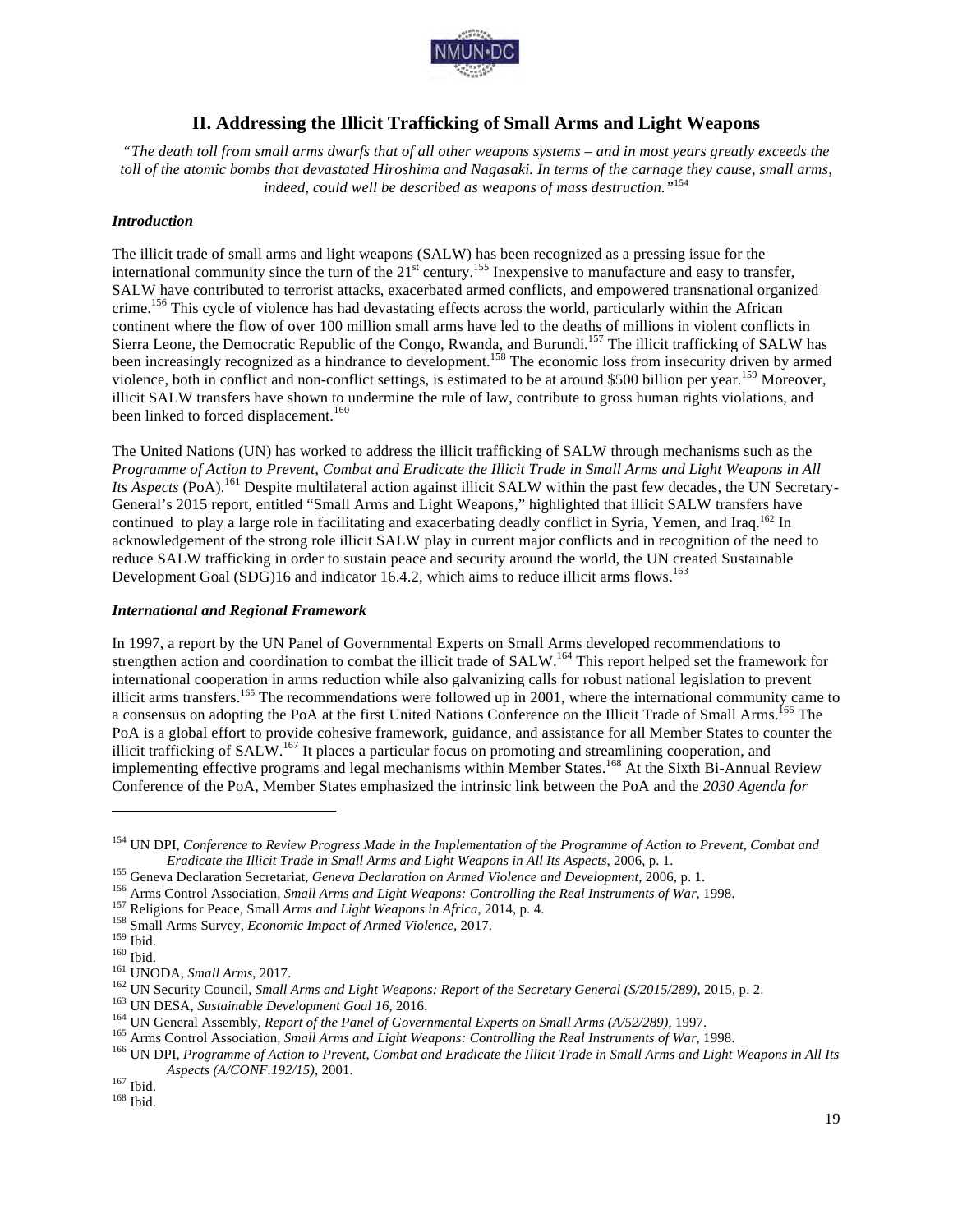

*Sustainable Development* (2015), specifically through indicator 16.4, but also noted that the PoA and the 2030 Agenda can further emphasize state cooperation in reporting progress on SALW reduction and control.<sup>169</sup> Member States developed additional mechanisms aimed at bolstering action against the trafficking of SALW.<sup>170</sup> The *Protocol Against the Illicit Manufacturing and Trafficking of Firearms, Their Parts and Components and Ammunition* (Firearms Protocol) (2001), serves as a supplemental protocol to the *United Nations Convention on Transnational Organized Crime* (2000). <sup>171</sup> This binding document requires States parties to the protocol to criminalize the illicit manufacturing and transfer of small arms, place identifiable markings on small arms manufactured within the country, and to establish an import and export licensing system.<sup>172</sup> It was recognized as the first legally binding treaty on small arms control and the primary instrument that addresses the criminal aspects of illicit trafficking of SALW.173

The 1997 Panel of Governmental Experts on Small Arms also highlighted the importance of a specific framework to address the tracing and marking of SALW, which led Member States to agree to the *International Instrument to Enable States to Identify and Trace, in a Timely and Reliable Manner, Illicit Small Arms and Light Weapons* (ITI) in 2006.<sup>174</sup> The ITI's main focus is related to marking and keeping manufacturing records so that SALW are better accounted for and not diverted or trafficked.<sup>175</sup> The creation of ITI was a significant step toward bolstering a framework aimed at curbing illicit SALW transfers as the international community sought a single global instrument to streamline cooperation on marking and tracing SALW.176 Despite the holistic framework existing to curb the illicit trade of SALW, the international community sought a treaty that could regulate all aspects of transferring and trading conventional weapons across national boundaries.<sup>177</sup> In 2013, the *Arms Trade Treaty* (ATT), which entered into force in December of 2014 and currently has 91 States parties, was adopted to addresses the transfers of all conventional weapons, including SALW.<sup>178</sup> The ATT is considered a landmark treaty for its unprecedented effort to regulate the transfer of conventional weapons in order to prevent their misuse and diversion to conflict zones.<sup>179</sup>

#### *Role of the International System*

The UN System has played a large part in facilitating a platform for action in combating the illicit trafficking of SALW.180 Most negotiations leading up to major agreements, such as the PoA and ATT, began in formal discussions within the First Committee of the General Assembly.<sup>181</sup> The most recent resolution on SALW adopted by the General Assembly was resolution 71/48 of 2016, entitled "the Illicit Trade of Small Arms and Light Weapons in All its Aspects," which highlighted and recapped some of the major review conference and meetings on illicit SALW which occurred during 2016.<sup>182</sup> In addition, the Security Council addressed the topic in 2015 through Security Council resolution 2220 on "Small Arms," which focused on implementing the ATT and UN arms embargoes. 183

Outside of the main deliberating forums, the UN has several bodies and offices that can help promote cooperation and assistance in capacity building.<sup>184</sup> The UN Office for Disarmament Affairs (UNODA) serves as a focal point for small arms coordination within the UN system.<sup>185</sup> This office services Member States through hosting monthly

<sup>&</sup>lt;sup>169</sup> UN General Assembly, *Report of the Sixth Biennial Meeting of States to Consider the Implementation of the Programme of* Action to Prevent, Combat and Eradicate the Illicit Trade in Small Arms and Light Weapons in All Its Aspects, 2016.<br><sup>170</sup> UN General Assembly, *The illicit trade in small arms and light weapons in all its aspects (A/RES/69*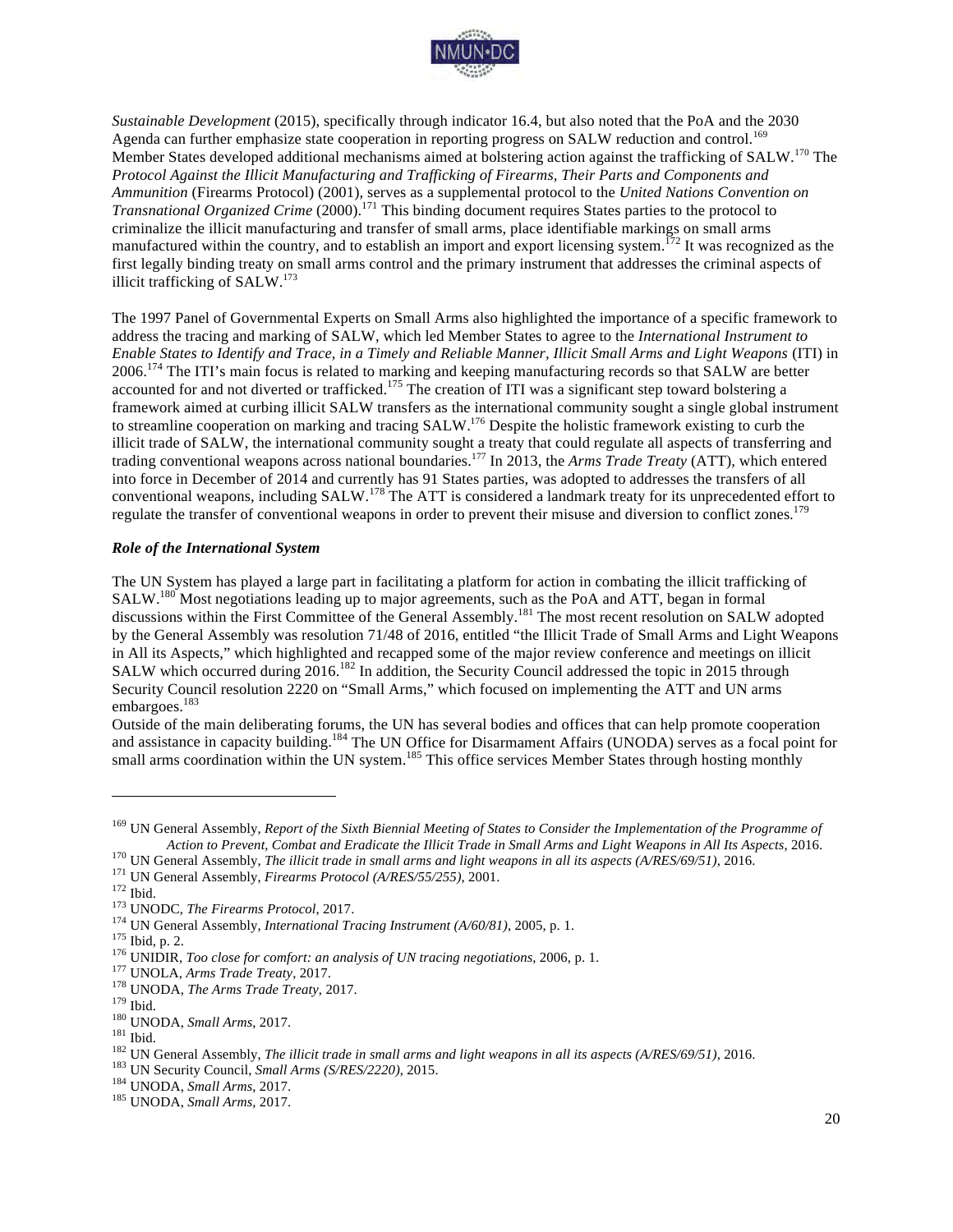

meetings, collecting and disseminating information related to trends in small arm proliferation, and monitoring global arms policy.<sup>186</sup> The United Nations Coordinating Action on Small Arms (UN CASA) is also a significant contributor to addressing SALW by coordinating action on small arms between 23 different UN offices and specialized agencies, with UNODA as the focal point.<sup>187</sup> UN CASA mainly focuses on implementing the PoA, ITI, and the Firearms Protocol through a variety of activities including fact-finding missions, capacity building projects, workshops, and technical assistance.<sup>188</sup> The main contribution of this initiative has been developing the International Small Arms Control Standards (ISACS), which now serve as the standardized set of tools for policymakers and practitioners on all aspects of small arms control.<sup>189</sup>

In addition to UN initiatives, civil society organizations, such as the Small Arms Association, have played a strong role in combating the illicit trade of SALW through coordinating and conducting research on the many facets of small arms trafficking.<sup>190</sup> Other organizations, such as Reaching Critical Will, monitor negotiations and policy developments related to small arms control, and advocate for increased political action on small arms reduction.<sup>191</sup> Most non-governmental organizations (NGOs) and civil society organizations focusing on the impact of illicit SALW advocate for best practices and highlight important issues regarding these weapons, including the need to include a gender perspective in policy development.<sup>192</sup>

#### *Enhancing International Collaboration and Assistance*

The international community has dedicated a significant amount of time and resources to combat SALW trafficking and provide guidance, tools, and mechanisms to build capacity at the national level.<sup>193</sup> The objective of these initiatives are often to ensure that Member States lacking capacity have the resources available to assist with closing gaps within areas such as weapons stockpile management, record keeping, criminal justice and rule of law, and import and export controls.<sup>194</sup> ISACS currently serve as the leading resource for Member States to utilize in building capacity to combat SALW trafficking.<sup>195</sup> Specifically, ISACS are practical guidelines that aim to promote national oversight on the full lifecycle of small arms, from when they are manufactured to when they are no longer in use.<sup>196</sup> An example of ISACS in action is assisting the United Nations Development Program to implement a small arms reduction program in West Africa, through providing technical input to train project staff within the UN and Economic Community of West African States (ECOWAS).<sup>197</sup> Results of this project can be seen in Cote D'Ivoire where initiatives to promote the voluntary handing over of small arms in conflict sensitive areas have been developed.<sup>198</sup> Outside of guidance and standards to control the flow of arms, the Global Firearms Programme under the UN Office for Drugs and Crime (UNODC) focuses on the criminal aspects behind SALW trafficking.<sup>199</sup> This program is largely meant to reinforce the UN Firearms Protocol in that it assists Member States in developing legislation and law enforcement responses to the criminality of SALW trafficking.<sup>200</sup>

The UN has developed very robust mechanisms for collaboration, guidance, and assistance to combat SALW trafficking.<sup>201</sup> However, many actors, such as UN personnel, government officials, and civil society organizations, that work to help implement these guidelines and carry out assistance, lack the capacity to meet the demand for

<sup>&</sup>lt;sup>186</sup> UN PAISS, *Office for Disarmament Affairs*, 2017.<br><sup>187</sup> UN PAISS, *Coordinating Action on Small Arms,* 2017.<br><sup>191</sup> Wall Arms Survey, *About us*, 2017.<br><sup>191</sup> Small Arms Survey, *About us*, 2017.<br><sup>191</sup> Small Arms Surve *Action to Prevent, Combat and Eradicate the Illicit Trade in Small Arms and Light Weapons in All Its Aspects*, 2016.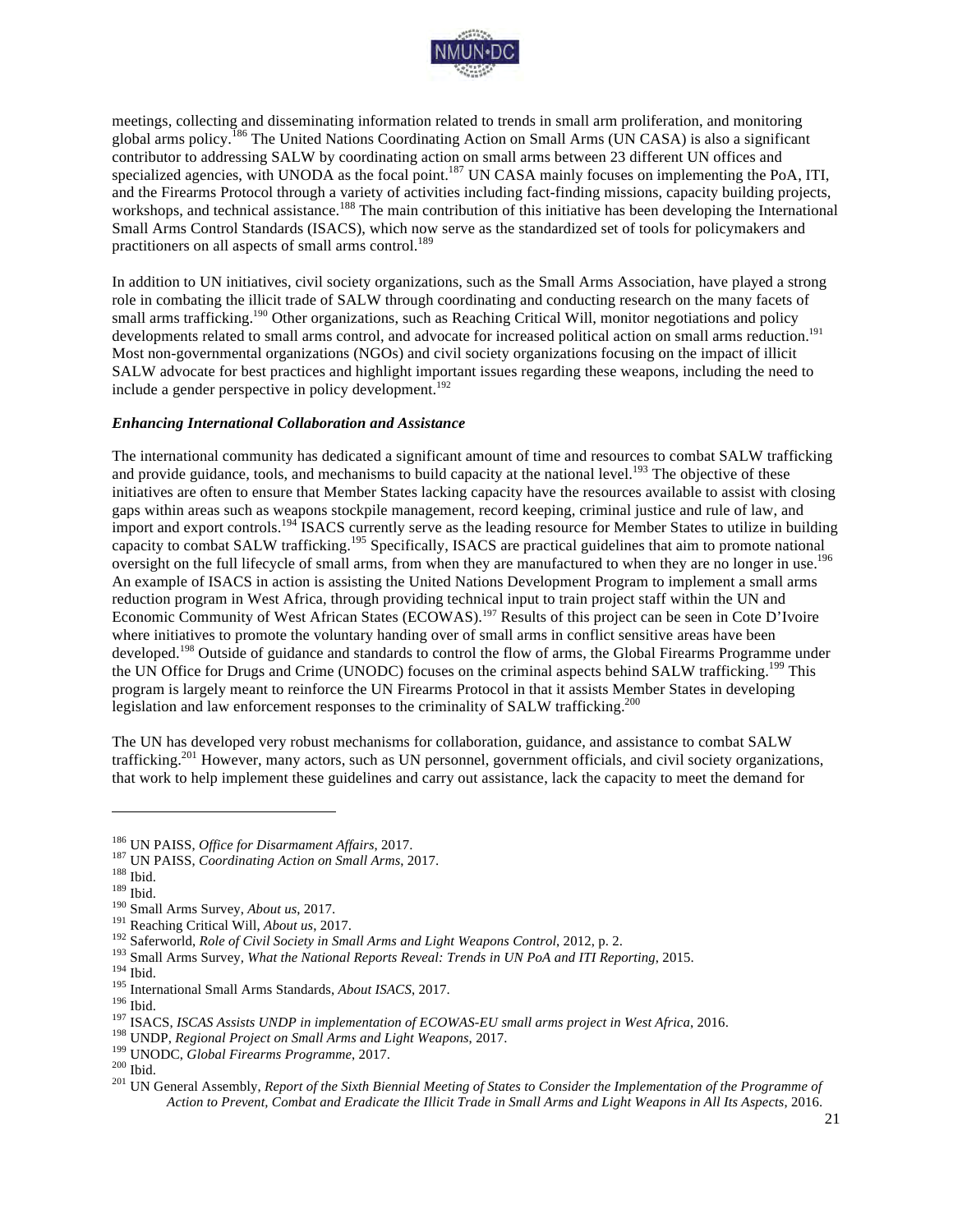

assistance.<sup>202</sup> This can be largely attributed to the lack of personnel and funding to deploy enough resources devoted to building capacity against  $SALW$  trafficking.<sup>203</sup> There are a few mechanisms to help pool resources to address this issue, namely the United Nations Trust Facility Supporting Cooperation on Arms Regulation (UNSCAR), and the ATT Trust Fund.<sup>204</sup> Both trust funds work to mobilize resources, typically donated by private actors or Member States, for organizations and bodies working to promote and implement tools that combat SALW trafficking.<sup>205</sup> UNSCAR, for example, ran a call for proposals during the summer of 2017 to select and fund outstanding ideas in small arms control.<sup>206</sup> Member States have publically supported the use of these mechanisms, including UNSCAR, through the General Assembly First Committee. 207

#### *Current Issues*

#### *Women and Gender*

Mainstreaming gender perspectives and women's empowerment into arms control, particularly SALW, has been an ongoing topic since the creation of the PoA.<sup>208</sup> In areas heavily affected by gun violence or armed conflict, women and girls are targets of gender-based violence such as rape, sexual abuse, domestic abuse, and homicide.<sup>209</sup> This is especially true in current conflict settings, such as South Sudan, where illicit SALW have exacerbated the conflict and enabled offenders to commit acts of sexual violence with no repercussions.<sup>210</sup> Current inequalities in gender roles can lead to precipitating attitudes that condone violence against women, while also encouraging men and boys to take part in the violence.<sup>211</sup> Through ongoing initiatives, such as the 1995 *Beijing Declaration and Platform for Action,* UN Security Council resolution 1325 on "Women, Peace and Security," and Sustainable Development Goal five, the international community has been aiming to empower women in the SALW control process through incorporating more women in policy-making, action programs, and the security sector.<sup>212</sup> An example for this need was cited in Argentina's gun buyback program, where 50% of those who turned in guns were women, despite 95% of the gun owners being male, showing the potential for women leading in small arms control.<sup>213</sup> This emphasized that greater gender representation on action against SALW trafficking was needed in order for state programs to be more successful.<sup>214</sup> The General Assembly First Committee can take further action by following up and expanding upon its recent resolutions, such as resolution 71/56 on "Women, Disarmament, Non-proliferation and Arms Control."<sup>215</sup>

#### *Brokering*

The UN Group of Governmental Experts on Illicit Brokering in Small Arms and Light Weapons defined a broker as "a person or entity acting as an intermediary that brings together relevant parties and arranges or facilitates a potential transaction of small arms and light weapons in return for some form of benefit, whether financial or otherwise."<sup>216</sup> Brokering activities remain one of the most pressing issues related to the illicit trade of SALW, and is a distinct practice within the illicit trade of SALW that warrants specific attention.<sup>217</sup> Brokers act as middlemen. subvert arms embargoes, fuel conflicts, and often seem to operate with impunity due to a lack of established legal frameworks to prosecute them.<sup>218</sup> The reason why this issue is so pressing is due to the lack of cohesive legislation

<sup>202</sup> Small Arms Survey, What *the National Reports Reveal: Trends in UN PoA and ITI Reporting, 2015.*<br>203 Small Arms Survey, *Efficacy of Small Arms Control Measures and National Reporting: Learning from Africa, 2017, p. 3.* <sup>216</sup> UN General Assembly, *The illicit trade in small arms and light weapons in all its aspects: Note by the Secretary-General (A/RES/62/163), 2007.<br><sup>217</sup> Small Arms Survey, <i>Brokering*, 2017.<br><sup>218</sup> F3 Magazine, *Curbing*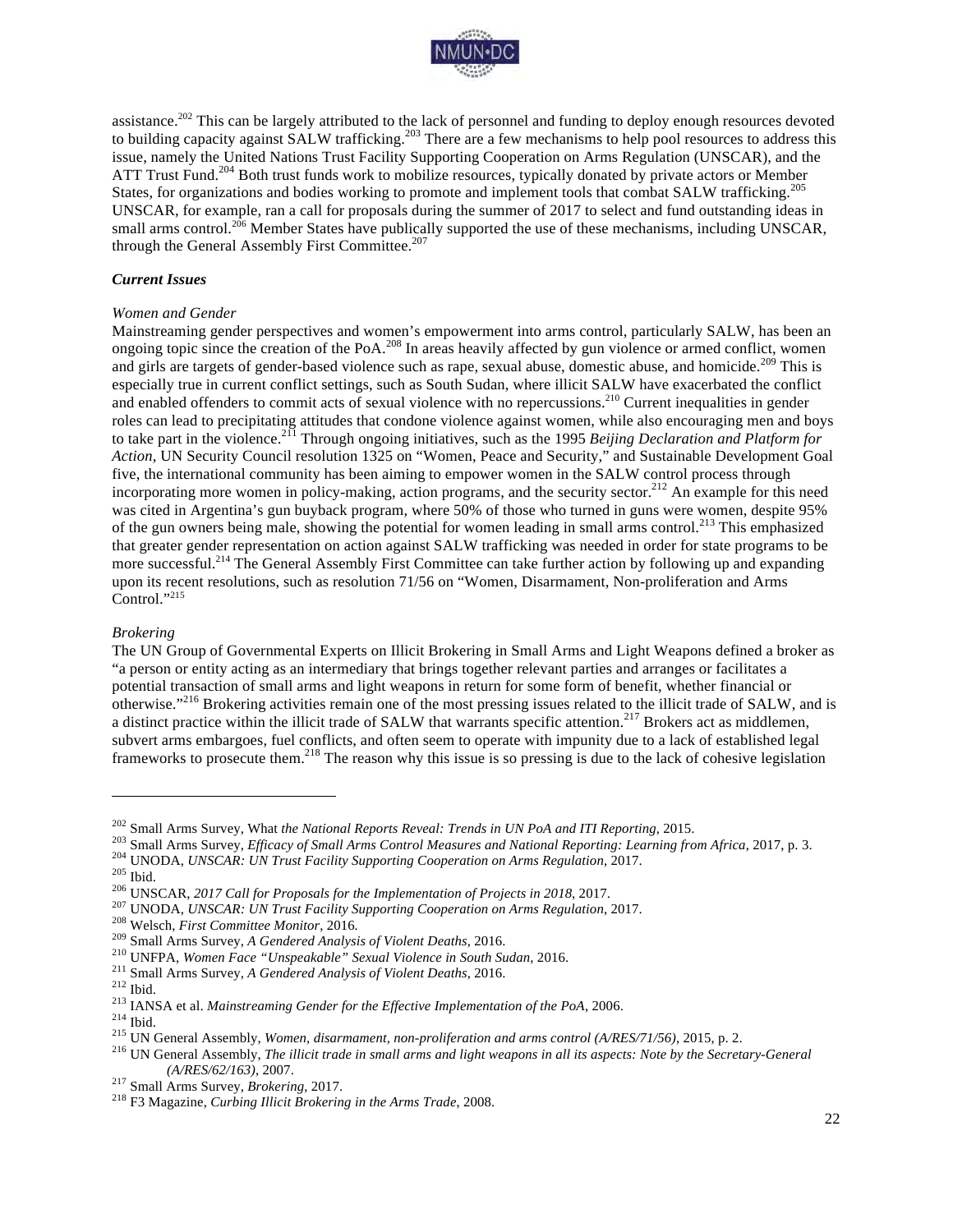

that clearly defines arms brokering and what constitutes as a broker.<sup>219</sup> Roughly 40 Member States have drafted national legislation relating to brokering activities, and only a handful of these states specify their legislation to cover nationals, permanent residents and registered companies who conduct brokering abroad.<sup>220</sup> Moreover, existing technical assistance programs often lack guidance for law enforcement at the local level.<sup>221</sup> This often leads to brokers being able to circumvent arms embargoes applied to conflict zones.<sup>222</sup> The General Assembly First Committee has taken up this topic, through the 2016 resolution 71/36, on "Preventing and combating illicit brokering activities," by encouraging Member States to work towards implementing the recommendations from the report by the Group of Governmental Experts on Illicit Brokering in Small Arms and Light Weapons.<sup>223</sup> These recommendations can be summarized as advancing national legislation for regulating brokering activities, sharing information international brokering arrangements, building capacity in export controls and law enforcement, and promoting effective reporting.<sup>224</sup>

#### *Conclusion*

The illicit trafficking of SALW has been, and continues to be, a high priority for the peace and security agenda of the UN.<sup>225</sup> Illicit trafficking of SALW fuels existing conflicts and exacerbates related issues, such as sexual violence, forced migration, and terrorism.<sup>226</sup> Currently, the PoA serves as the main collaboration mechanism surrounding SALW, with the ITI and UN Firearms Protocol playing strong roles in strengthening the marking and tracing of SALW.<sup>227</sup> In addition to these initiatives, disarmament and prevention of illicit SALW is being increasingly incorporated across different sectors, such as development and gender, as reducing armed violence reinforces economic and social development.<sup>228</sup> This is further highlighted within the SDGs, specifically goal 16 and target 16.4, which aim to significantly reduce illicit flows of finances and arms, as well as goal 5 and efforts to mainstream gender into disarmament, peace, and security.<sup>229</sup> While the UN has many robust mechanisms and guidance tools to assist Member States in reducing the negative impacts of illicit SALW trafficking, there remain disparities in how they are implemented.230 Moving forward, it will be critical for the UN and General Assembly First Committee to strengthen the tools that are available to Member States, disseminate them, and ensure enough resources are being mobilized for their implementation. 231

#### **Annotated Bibliography**

Arms Trade Treaty, Second Conference of States Parties. (2016). *Final Report*. Retrieved 23 April 2017 from: http://www.thearmstradetreaty.org/images/ATT\_documents/Final\_Report\_ATT\_CSP2\_2016\_5.pdf

*Having entered into force in 2014, and acquiring new treaty ratifications each year, the ATT is still a relatively new legal instrument. Activities, such as national implementation of ATT provisions, are still in the process of being assessed and improved upon. Maintaining knowledge on the current processes regarding the ATT and its implementation can therefore be helpful in understanding this process. The most recent meeting of States parties to the ATT highlighted ongoing initiatives and concerns surrounding the treaty and its implementation nationally, regionally, and globally. The following report covers the issues brought up by State parties during* 

<sup>&</sup>lt;sup>219</sup> Ibid.<br><sup>220</sup> Ibid.<br><sup>221</sup> Ibid.<br><sup>222</sup> Ibid.<br><sup>223</sup> UN General Assembly, *Preventing and Combating Illicit Brokering Activities(A/RES/71/36)*, 2015, p. 2.<br><sup>223</sup> UN General Assembly, *The illicit trade in small arms and (A/62/163)*, 2007. <sup>225</sup> UN General Assembly, *Report of the Sixth Biennial Meeting of States to Consider the Implementation of the Programme of* 

*Action to Prevent, Combat and Eradicate the Illicit Trade in Small Arms and Light Weapons in All Its Aspects*, 2016, p.

<sup>1.&</sup>lt;br><sup>226</sup> Geneva Declaration Secretariat, *Geneva Declaration on Armed Violence and Development*, 2006, p. 1.<br><sup>227</sup> UN General Assembly, *Report of the Sixth Biennial Meeting of States to Consider the Implementation of the* Action to Prevent, Combat and Eradicate the Illicit Trade in Small Arms and Light Weapons in All Its Aspects, 2016.<br><sup>228</sup> Religions for Peace, *Small Arms and Light Weapons in Africa*, 2014, p. 4.<br><sup>229</sup> UN DESA, *Sustainab*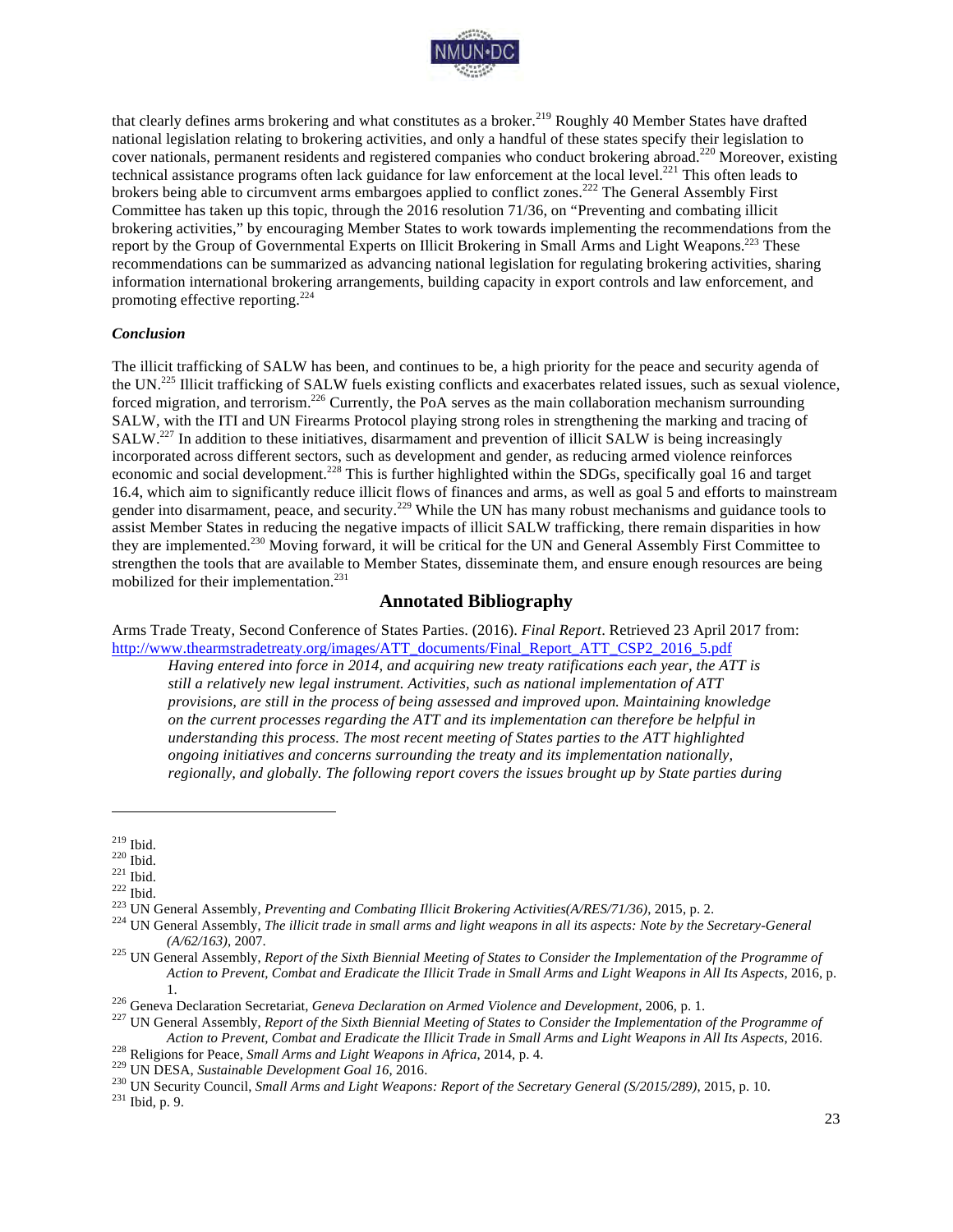

*the Second Conference of States parties, such as the progress of implementing national legislation, and as well as, seeking the establishment of various working groups. Reading this report, with the intention of highlighting the key items discussed, can help provide a clear picture of actions being taken to improve the ATT.*

International Small Arms Standards. (2017). *About ISACS* [Website]. Retrieved 23 April 2017 from: http://www.smallarmsstandards.org/about-isacs.html

*The International Small Arms Control Standards is a resource for delegates wishing to explore existing guidance and framework on preventing the illicit trafficking of SALW. The website provides a strong overview of SALW control frameworks, while also providing information on current initiative for SALW controls. In addition, most of the current SALW control series have been posted to the website. Reviewing the documents and reviewing the main points and substance will be helpful for delegates to gain a better understanding of what types of activities are being undertaken in stockpile management, important and export control, and disarmament, demobilization and reintegration.* 

Small Arms Survey. (2015). *What the National Reports Reveal: Trends in UN PoA and ITI Reporting*. Retrieved 22 May 2017 from: http://www.smallarmssurvey.org/fileadmin/docs/G-Issue-briefs/SAS-IB13- PoA-ITI.pdf

*While it is important to know the policy and substance surround action to combat SALW trafficking, it is also important to know how tools and resources are being utilized. The following report can assist delegates in gaining a detailed understanding of trends in how Member States are reporting to the PoA and ITI on a year-by-year basis. Also included within the report is analysis on the listed trends of reporting within the PoA for every year leading up until 2014. It also offers trends on reporting by region while also deciphering region specific issues. This report can assist delegates in understanding ongoing issues that may hinder consistent reporting or highlight practices that are functioning well.*

United Nations, General Assembly, Seventy-first Session. (2016). *Report of the Sixth Biennial Meeting of States to Consider the Implementation of the Programme of Action to Prevent, Combat and Eradicate the Illicit Trade in Small Arms and Light Weapons in All Its Aspects (A/CONF.192/BMS/2016/2).* Retrieved 23 April 2017 from: http://undocs.org/en/A/CONF.192/BMS/2016/2

*Though it will be essential to understand the legal text and foundation of the Programme of Action, it is just as critical to know the current debates and policy priorities being communicated by Member States surrounding the topic. This report highlights the most recent biennial meeting of UN Member States on implement the Programme of Action and utilizing its mechanisms. It provides valuable insight in summarizing what Member States consider the greatest developing threats to the Programme of Action, while also showcasing solutions and cooperative initiatives sought by the international community. Delegates will be able to better understand the current priorities regarding combating the illicit trafficking in small arms and light weapons, as well as current efforts to sustainably provide assistance to Member States.*

*Every year, Reaching Critical Will, an advocacy group that provides public information on arms control, develops a report tracking the ongoing deliberations within the UN General Assembly First Committee, usually from October – November. The following report highlights deliberations and negotiations from the most recent session in 2016. Delegates should note there are two sections focusing on SALW and the ATT distinctly. Both sections can serve as strong resources to stay up to date on what First Committee is deliberating on regarding the topics at hand. The* 

Welsch, R. (2016). Small Arms and Light Weapons. *Reaching Critical Will*, 15 (2): 12-13. Retrieved 22 April 2017 from: http://reachingcriticalwill.org/images/documents/Disarmament-fora/1com/FCM16/FCM-2016-No2.pdf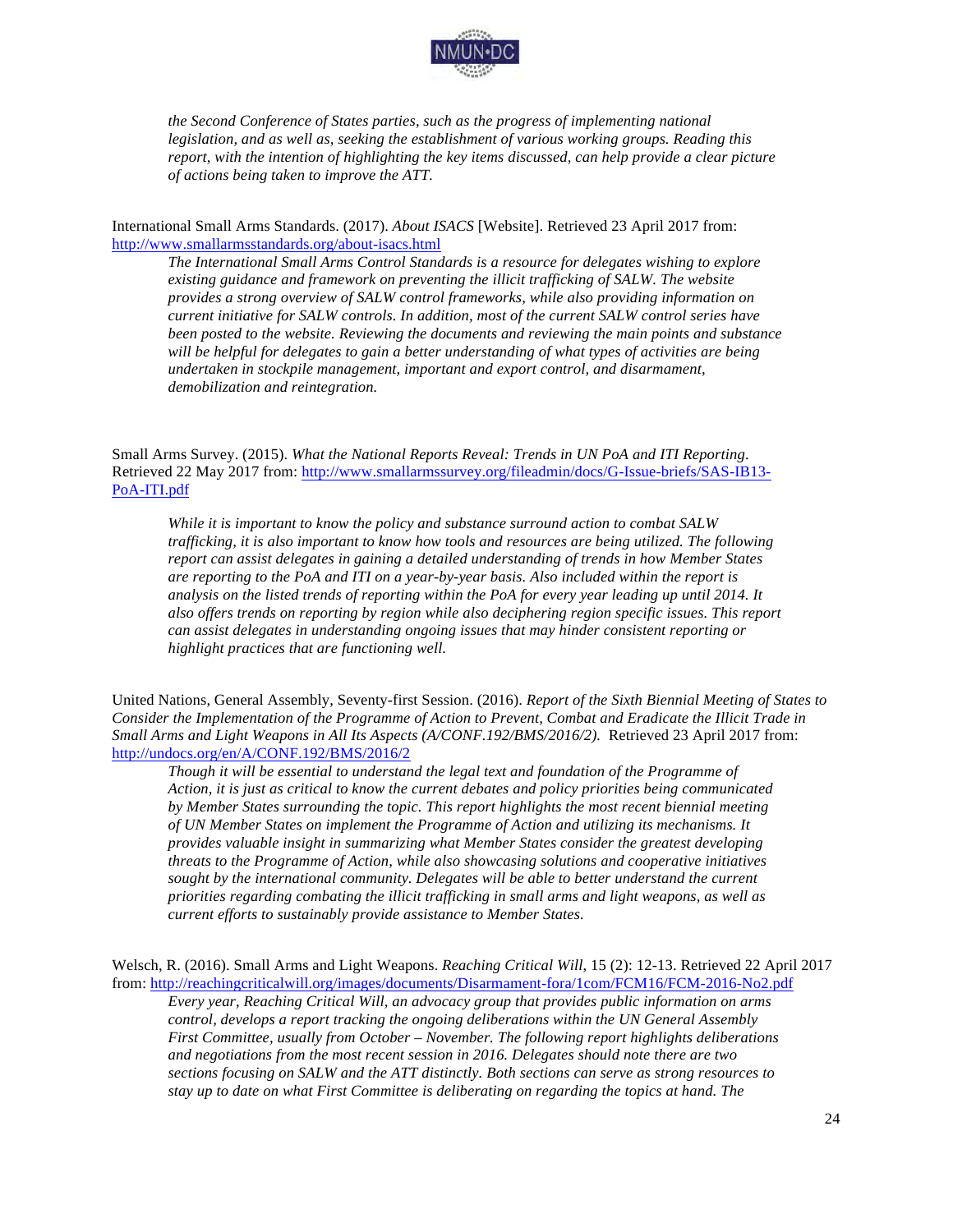

*substance and content often shows different policies and ideas that diplomats promote when addressing solutions to an issue. This source can help understand the more specific dynamics of the topic.*

#### **Bibliography**

Arms Control Association. (1998). *Small Arms and Light Weapons: Controlling the Real Instruments of War.* [Website] Retrieved 21 May 2017 from: https://www.armscontrol.org/print/391

F3 Magazine. (2008). *Curbing Illicit Brokering in the Arms Trade* [Website]*.* Retrieved 22 May 2017 from: http://f3magazine.unicri.it/?p=271

Geneva Declaration Secretariat. (2006). *Geneva Declaration on Armed Violence and Development*. Retrieved 23 April 2017 from: http://www.genevadeclaration.org/fileadmin/docs/GD-Declaration-091020-EN.pdf

International Action Network on Small Arms et al. (2006). *Mainstreaming Gender for the Effective Implementation of the PoA.* Retrieved 18 June 2017 from: http://www.iansawomen.org/sites/default/files/un\_poa\_gender\_guidelines\_UNODA-RDB\_IANSA\_2010.pdf

International Action Network on Small Arms. (2017). *About Us* [Website]*.* Retrieved 18 June 2017 from: http://www.iansa.org/aboutus

International Small Arms Standards. (2016). *ISCAS Assists UNDP in implementation of ECOWAS-EU small arms project in West Africa* [Website]*.* Retrieved 18 June 2017 from: http://www.smallarmsstandards.org/isacsnews/isacs-assists-undp-in-imple.html

International Small Arms Standards. (2017). *About ISACS* [Website]. Retrieved 23 April 2017 from: http://www.smallarmsstandards.org/about-isacs.html

Organization of American States. (1998). *Inter-American Convention Against the Illicit Manufacturing of and Trafficking in Firearms, Ammunition, Explosive, and Other Related Materials*. Retrieved 22 April 2017 from: http://www.oas.org/en/sla/dil/inter\_american\_treaties\_A-63\_illicit\_manufacturing\_trafficking\_firearms\_ammunition\_explosives.asp

Reaching Critical Will. (2017). *About us* [Website]*.* Retrieved 10 July 2017 from: http://reachingcriticalwill.org/about-us/who-we-are

Religions for Peace. (2014). Small Arms and Light Weapons in Africa. Retrieved 20 July 2017 from: https://rfp.org/node/69

Saferworld. (2012). *Role of Civil Society in Small Arms and Light Weapons Control*. Retrieved 18 June 2017 from: http://www.saferworld.org.uk/downloads/pubdocs/SALW-module-4.pdf

Small Arms Survey. (2012). *European Union* [Website]*.* Retrieved 22 May 2017 from*: http://www.smallarmssurvey.org/tools/ro-poa/profiles-of-regional-organizations/europe/eu.html*

Small Arms Survey. (2013). *Efficacy of Small Arms Control Measures and Reporting: Learning from Africa*. Retrieved 10 July 2017 from*: https://www.files.ethz.ch/isn/169151/SAS-Research-Note-33.pdf*

Small Arms Survey. (2015). *What the National Reports Reveal: Trends in UN PoA and ITI Reporting*. Retrieved 22 May 2017 from*: http://www.smallarmssurvey.org/fileadmin/docs/G-Issue-briefs/SAS-IB13-PoA-ITI.pdf*

Small Arms Survey. (2016). *A Gendered Analysis of Violent Deaths.* Retrieved 22 May 2017 from: *http://www.smallarmssurvey.org/fileadmin/docs/H-Research\_Notes/SAS-Research-Note-63.pdf*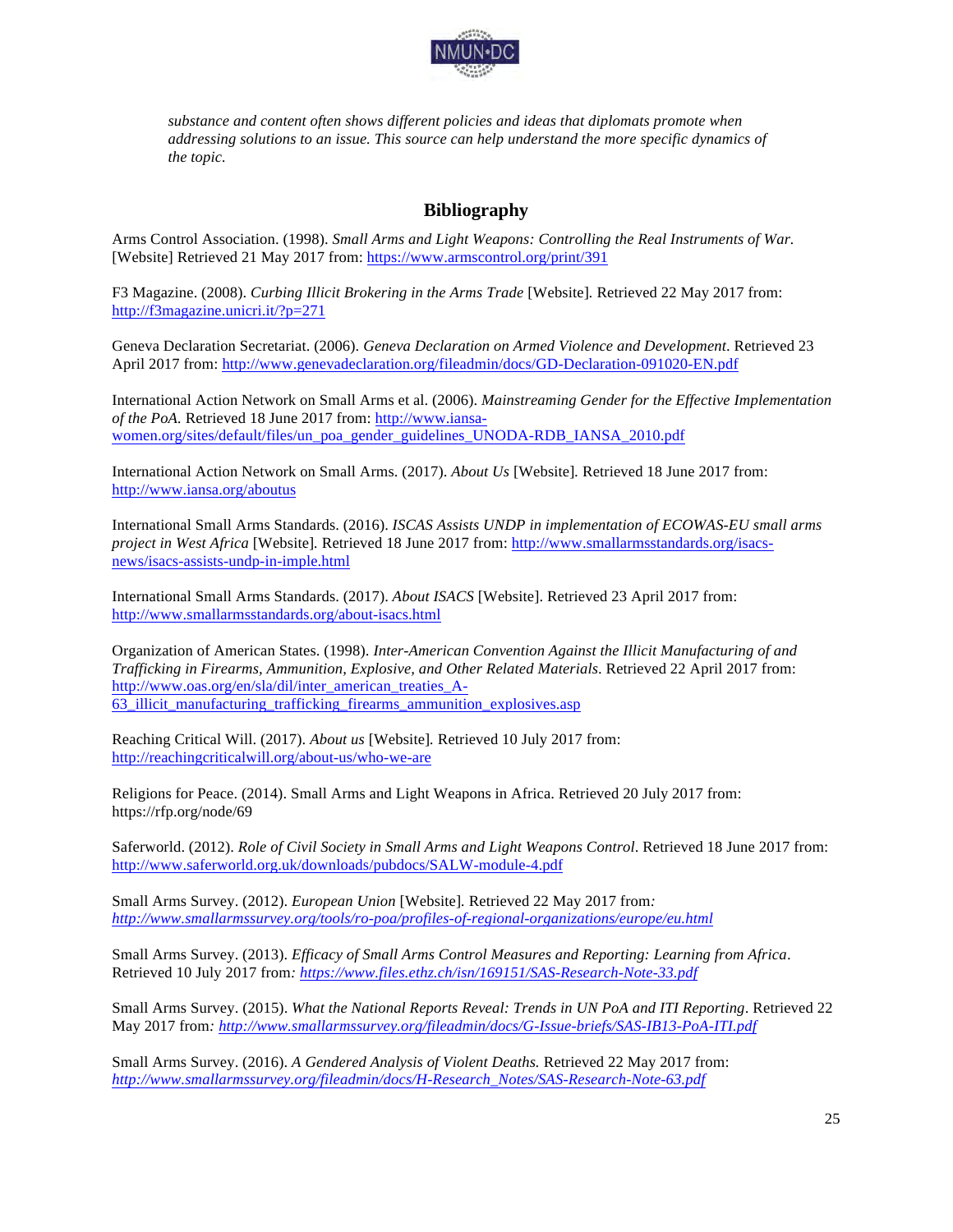

Small Arms Survey. (2017). *About us* [Website]. Retrieved 22 May 2017 from: http://www.smallarmssurvey.org/about-us/mission.html

Small Arms Survey. (2017). *Brokering* [Website]. Retrieved 22 May 2017 from http://www.smallarmssurvey.org/regulations-and-controls/control-measures/brokering.html

Small Arms Survey. (2017). *Economic Impact of Armed Violence* [Website]. Retrieved 22 May 2017 from: http://www.smallarmssurvey.org/armed-violence/social-and-economic-costs/economic-impact-of-armedviolence.html

United Nations, Department of Economic and Social Affairs. (2016). *Sustainable Development Goal 16* [Website]. Retrieved 22 April 2017 from: https://sustainabledevelopment.un.org/sdg16

United Nations, Department of Public Information. (2001). *Programme of Action to Prevent, Combat and Eradicate the Illicit Trade in Small Arms and Light Weapons in All Its Aspects (A/CONF.192/15)* [Agenda]. Retrieved 23 April 2017 from: http://www.un.org/events/smallarms2006/pdf/N0150720.pdf

United Nations, Department of Public Information. (2006). *Conference to Review Progress Made in the Implementation of the Programme of Action to Prevent, Combat and Eradicate the Illicit Trade in Small Arms and Light Weapons in All Its Aspects* [Report]*.* Retrieved 18 June 2017 from: https://www.un.org/events/smallarms2006/pdf/backgrounder.pdf

United Nations, Department of Public Information. (2010). *Central African Convention for the Control of Small Arms and Light Weapons, Their Ammunition and All Parts and Components that can be Used for their Manufacture, Repair and Assembly* [Report]. Retrieved 22 April 2017 from: https://treaties.un.org/doc/Publication/UNTS/No%20Volume/54327/Part/I-54327-08000002802ac333.pdf United Nations, General Assembly, Sixtieth session. (1997). *Report of the Panel of Governmental Experts on Small Arms* [Website]. Retrieved 21 May 2017 from: https://www.un.org/depts/ddar/Firstcom/SGreport52/a52298.html

United Nations, General Assembly, Fifty-fifth session. (2001). *Protocol against the Illicit Manufacturing of and Trafficking in Firearms, Their Parts and Components and Ammunition, supplementing the United Nations Convention against Transnational Organized Crime (A/RES/55/255)* [Resolution]. Retrieved 23 April 2017 from: http://undocs.org/A/RES/55/255

United Nations, General Assembly, Sixtieth session. (2005). *International Instrument to Enable States to Identify and Trace, in a Timely and Reliable Manner, Illicit Small Arms and Light Weapons (A/CONF.192/15)* [Report]. Retrieved 23 April 2017 from: http://www.un.org/events/smallarms2006/pdf/international\_instrument.pdf

United Nations, General Assembly, Sixty-second session. (2007). *The illicit trade in small arms and light weapons in all its aspects: Note by the Secretary-General* (*A/62/163)* [Report]. Retrieved 21 May 2017 from: http://undocs.org/A/62/163

United Nations, General Assembly, Sixty-ninth session. (2014). *The illicit trade in small arms and light weapons in all its aspects (A/RES/69/51)* [Resolution]. Retrieved 23 April 2017 from: http://undocs.org/A/RES/69/51

United Nations, General Assembly. (2016). *Report of the Sixth Biennial Meeting of States to Consider the Implementation of the Programme of Action to Prevent, Combat and Eradicate the Illicit Trade in Small Arms and Light Weapons in All Its Aspects (A/CONF.192/BMS/2016/2)*[Report]. Retrieved 23 April 2017 from: http://undocs.org/en/A/CONF.192/BMS/2016/2

United Nations, General Assembly, Seventy-first session. (2016). *The illicit trade in small arms and light weapons in all its aspects (A/RES/69/51)* [Resolution]. Retrieved 23 April 2017 from: http://undocs.org/A/RES/71/48 United Nations, General Assembly, Seventy-first session. (2016). *Women, disarmament, non-proliferation and arms control (A/RES/71/56)* [Resolution]. Retrieved 18 June 2017 from: http://undocs.org/A/RES/71/56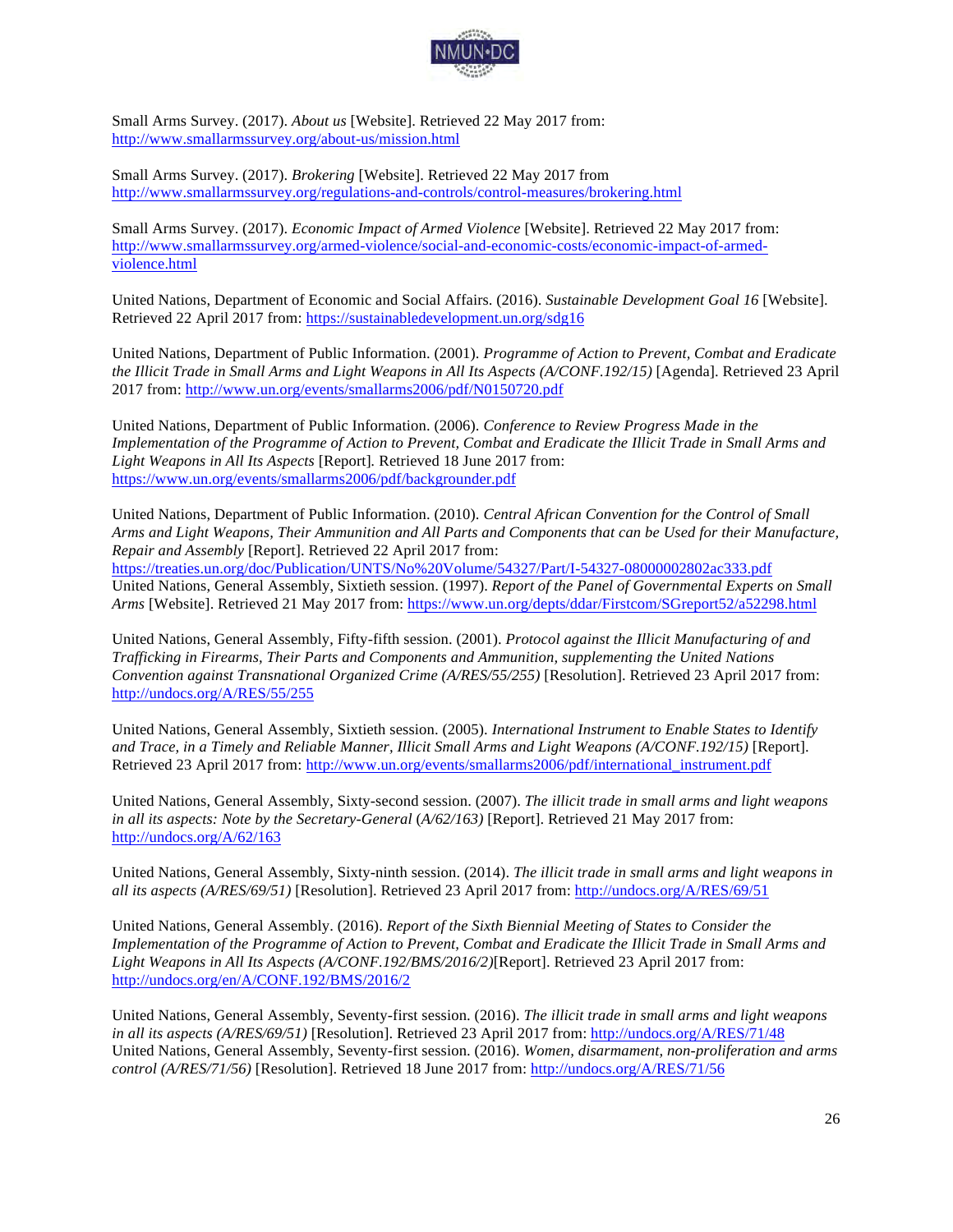

United Nations, Security Council, 7447th meeting. (2015). *Small Arms (S/RES/2220 (2015))* [Resolution]. Retrieved 23 April 2017 from: http://undocs.org/S/RES/2220(2015)

United Nations, Security Council. (2015). *Small Arms and Light Weapons: Report of the Secretary General (S/2015/289)* [Report]*.* Retrieved 18 June 2017 from: http://undocs.org/S/2015/289

United Nations Development Programme. (2017). *Regional Project on Small Arms and Light Weapons* [Website]. Retrieved 10 July 2017 from:

http://www.ng.undp.org/content/nigeria/en/home/operations/projects/democratic\_governance/regional-project-onsmall-arms-and-light-weapons.html

United Nations Institute for Disarmament Research. (2006). *Too close for comfort: an analysis of UN tracing negotiations* [Report]. Retrieved July 10 2017: http://www.smallarmssurvey.org/fileadmin/docs/L-Externalpublications/2006/2006%20UNIDIR%20analysis%20UN%20tracing%20negotiations.pdf

United Nations Office of Legal Affairs. (2017). *Arms Trade Treaty* [Website]. Retrieved July 10 2017 from: http://legal.un.org/avl/ha/att/att.html

United Nations Office for Disarmament Affairs. (2016). *Fact Sheet, UNSCAR* [Report]. Retrieved 18 June 2017 from: https://s3.amazonaws.com/unoda-web/wp-content/uploads/2016/08/UNSCAR-Fact-Sheet-Jul2016.pdf

United Nations Office for Disarmament Affairs. (2017). *The Arms Trade Treaty* [Website]. Retrieved 21 May 2017 from: https://www.un.org/disarmament/convarms/att/

United Nations Office for Disarmament Affairs. (2017). *Regional Disarmament* [Website]. Retrieved 21 May 2017 from: https://www.un.org/disarmament/disarmsec/about/

United Nations Office for Disarmament Affairs. (2017). *Small Arms* [Website]. Retrieved 21 May 2017 from: https://www.un.org/disarmament/convarms/salw/

United Nations Office for Disarmament Affairs. (2017). *UNSCAR: UN Trust Facility Supporting Cooperation on Arms Regulation* [Website]. Retrieved 22 April 2017 from: https://www.un.org/disarmament/unscar/

United Nations Office on Drugs and Crime. (2017). *Global Firearms Programme* [Website]. Retrieved 22 April 2017 from: https://www.unodc.org/unodc/en/firearms-protocol/gfp.html

United Nations Office on Drugs and Crime. (2017). *The Firearms Protocol* [Website]. Retrieved 11 July 2017 from: http://www.unodc.org/unodc/en/firearms-protocol/the-firearms-protocol.html

United Nations Population Fund. (2016). *Women Face "Unspeakable" Sexual Violence in South Sudan* [Website]. Retrieved 18 June 2017 from: http://www.unfpa.org/news/women-face-unspeakable-sexual-violence-south-sudan

United Nations Programme of Action Implementation Support System. (2017). *Coordinating Action on Small Arms.*  [Website]. Retrieved 21 May 2017 from: http://www.poa-iss.org/CASA/CASA.aspx

United Nations Programme of Action Implementation Support System. (2017). *Office for Disarmament Affairs.*  [Website]. Retrieved 21 May 2017 from: http://www.poa-iss.org/SecCASAMEMBER/MemberOfCasa.aspx?MrI=1

United Nations Regional Centre for Peace, Disarmament and Development in Latin America and the Caribbean. (2017). *UNLIREC supports Colombia in efforts towards ATT implementation* [Website]. Retrieved 10 July 2017 from: http://www.unlirec.org/noticias\_det\_eng.aspx?id=216

United Nations Trust Facility Supporting Cooperation on Arms Regulation. (2017). *2017 Call for Proposals For the implementation of projects in 2018* [Report]. Retrieved 10 July 2017 from: https://s3.amazonaws.com/unodaweb/wp-content/uploads/2017/06/2017-05-31-UNSCAR-2017-Call-for-Proposals-final-draft-for-SPG-clean.pdf